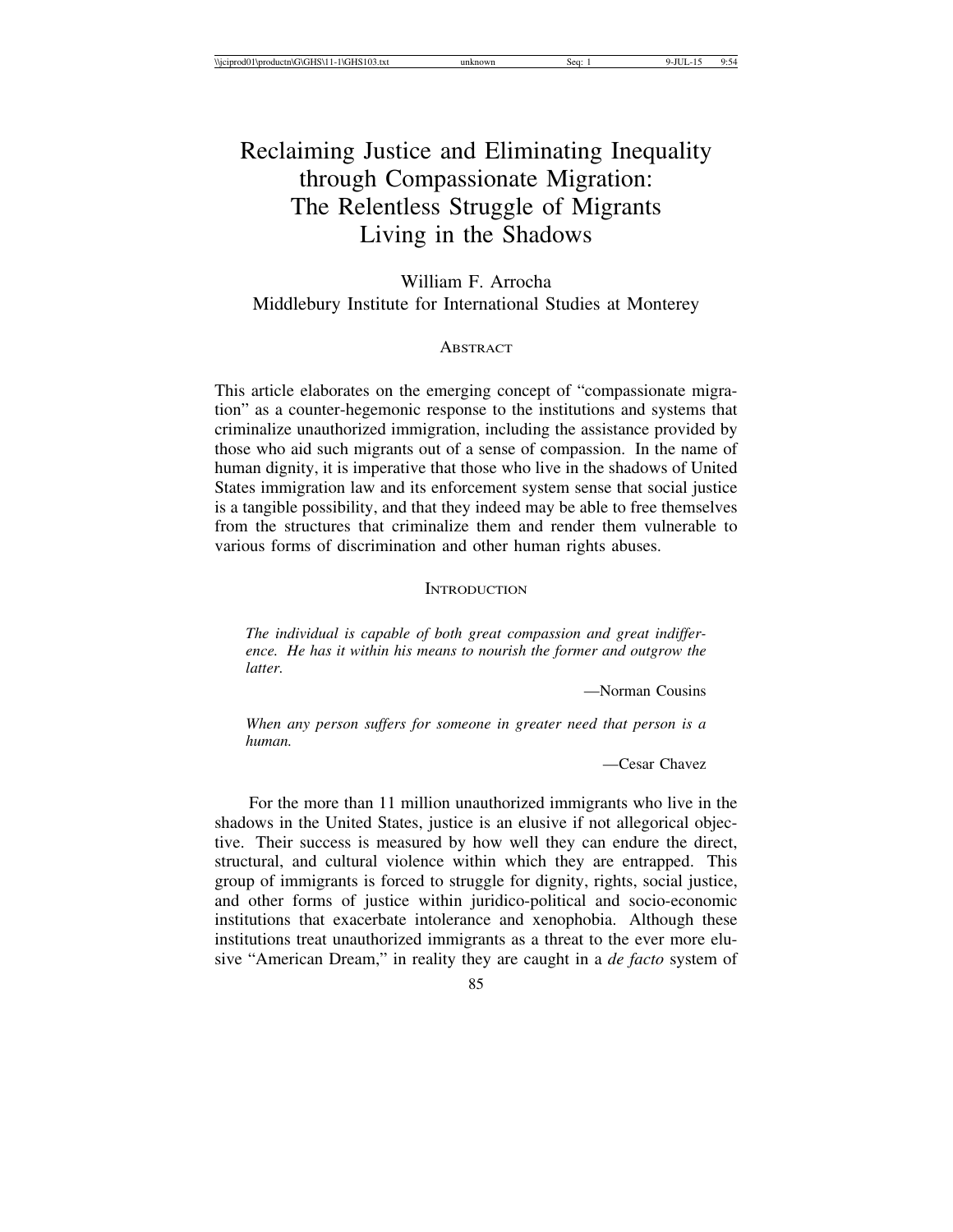spatial segregation produced by a juridical and political economy of social inequality.

This article explores these structures as it attempts to elaborate on "compassionate migration," an emerging concept—and, in this author's ideation, a counter-hegemonic response to the aforementioned institutions and systems that criminalize unauthorized immigration, including the assistance provided by those who aid such immigrants from a sense of compassion. In the name of human dignity, it is imperative that those who live in the shadows of United States immigration law and its enforcement system sense that justice is a tangible possibility, indeed that they may be able to free themselves from structures that criminalize them and render them vulnerable to various forms of discrimination and other human rights abuses.

## I. FRAMING THE STRUCTURES OF VIOLENCE, INEQUALITY, AND INJUSTICE

Many immigrant groups within the United States, particularly unauthorized immigrants from certain linguistic and national origins, are subject to a constant state of deep and chronic social injustice that Johann Galtung called "structural violence." "[T]he violence is built into the structure and shows up as unequal power and consequently as unequal life chances" (Galtung, 1969, p. 171). In contrast with direct violence, structural violence is a concealed form of violence whereby certain social groups are deliberately marginalized by the state. Indeed, they are separated from the socioeconomic, sociopolitical, and legal structures from which they could achieve their basic needs—including their fundamental human rights—and realize their potential as individuals and collectives (Galtung, 1969; Ho, 2007).

As a distinct form of violence, structural violence is built on systems of interaction that are deeply rooted in historically-dominant political, legal, and cultural institutions of states. According to Leighton and Winter, "structural violence is almost invisible, embedded in ubiquitous social structures, normalized by stable institutions and regular experience" (2001, p. 99). Structural violence reproduces oppressive relations and other inequalities. This form of violence is so deeply rooted within dominant social and institutional structures that it is not always readily apparent. Indeed, it seems that only random acts of direct violence or uses of excessive force by state authorities against unauthorized immigrants—e.g., expressions of hate, brutality, or abuse of power—tend to capture the mass media's attention.

Structural violence is particularly troubling in the U.S. post-September 11, 2001, as migration has been securitized. With stricter laws, harsher detention practices, the increasing militarization of its southern border and the ongoing construction of the U.S.-Mexico border fence, the regulation of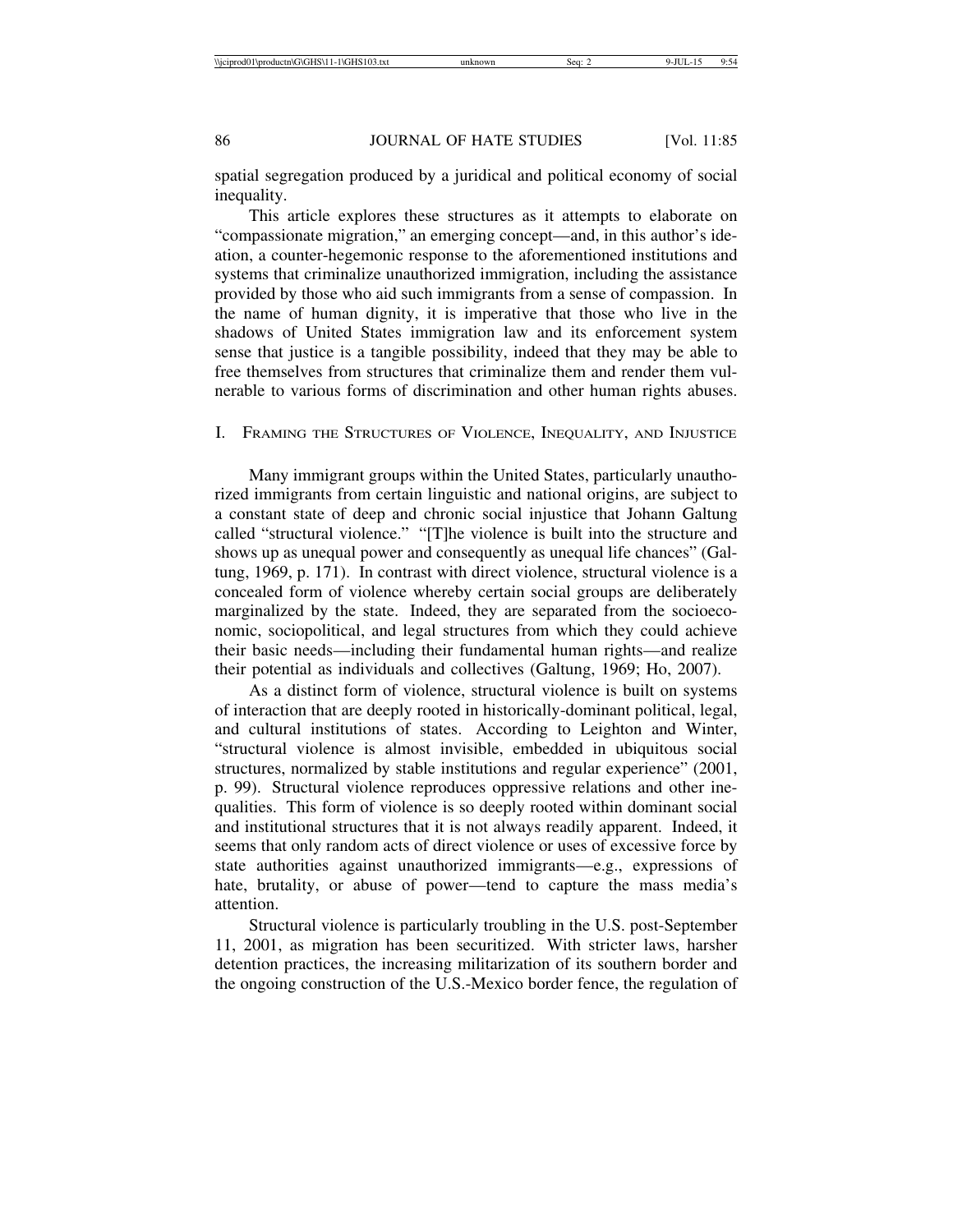migration is now an intricate part of U.S. National Security (Ghughunishvili, 2010; Guild, 2009; Kirkham, 2011; Lyon, 2003; Martinez, 2009). A major effect has been the narrowing of the scope regarding the application of core international human rights as well as certain constitutional rights pertaining to the Bill of Rights (Sayler, 2009; Tavares, 2007). For unauthorized immigrants coming from the south, the U.S.-Mexico border fence has meant having to choose more dangerous routes through the desert, which has resulted in more deaths, as well as an increased risk of falling prey to human trafficking, gang violence, and higher barriers to justice (Amnesty International, 2013, pp. 288-90; U.S. General Accountability Office, 2006).

At the institutional level, unauthorized immigrants, as well as those who assist them to ease their suffering, are subject to harsh punitive measures, including criminalization of their immigration status (American Civil Liberties Union [ACLU], 2010). Undocumented immigration in the U.S. is criminally punishable with up to two years in prison when an undocumented immigrant has been previously deported or removed from the U.S. and later returns without the proper authorization (Reentry of Removed Aliens, 8 U.S.C. § 1326). In the post-September 11 U.S., many state and local governments have also tried to impose criminal penalties on undocumented immigrants (ACLU, 2010). Moreover, 8 U.S.C. § 1324, Bringing in and Harboring Certain Aliens, provides for severe penalties that may be applied to anyone who is willing to assist unauthorized immigrants by attempting to "transport them, conceal, harbor, or shield them from detection,"  $(\S 1324(a)(1)(A)(iii))$  or who might "encourage or induce" a migrant to come into the U.S. without proper documents  $(\S 1324(a)(1)(A)(iv))$ . Though these articles focus on human trafficking, they are written in a manner that allows for the criminalization of travel by families of unauthorized immigrants, including minor children traveling with parents, and the actions of those who would provide such people with "sanctuary." Furthermore, these articles ignore the fact that most unauthorized immigrants are forced to leave their places of origin due to deep conditions of structural violence.

When unauthorized immigrants are openly considered a threat to the dominant institutions and construed as "other," the media, the state apparatuses in charge of dealing with immigration, and other social forces succumb to structural violence and reinforce "cultural violence," which is "the symbolic sphere of our existence exemplified by religion and ideology, language and art, empirical science and formal science (logic, mathematics) that can be used to justify or legitimize direct or structural violence" (Galtung, 1990, p. 291). These symbolic spheres are part of what Galtung refers to as "the direct-structural-cultural violence triangle" in which "violence can start at any corner . . . of the triangle and is easily transmitted to the other corners" (p. 302).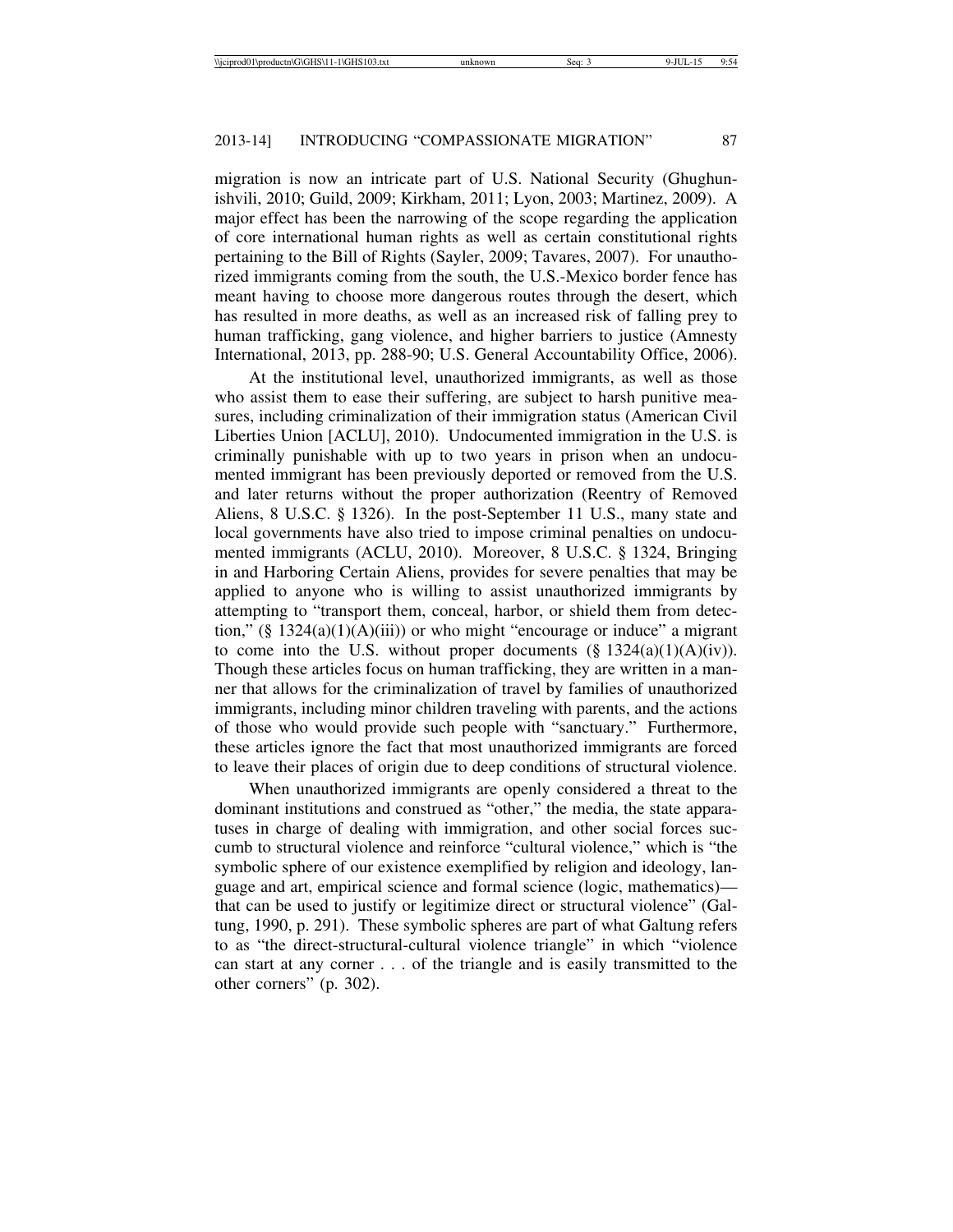The easy expression of direct, structural, and cultural violence through the dominant sociopolitical, socioeconomic and politico-legal structures that institutionalize and internalize the three "corners" of this "triangle" of violence requires a more basic set of social and political agreements that legitimize, in political and moral terms, violence towards the "other" (Galtung, 1990, p. 292). Charles Mills focused on the historical political and moral norms that have constituted the nation's dominant "social contract." Although it may be more difficult to clearly identify the racial and class inequalities in the language of most political and legal contracts derived from state or local governments, Mills notes that "the economic dimension of the Racial Contract is the most salient, foreground rather than background, since the Racial Contract is calculatedly aimed at economic exploitation" (1997, p. 32). As an intricate part of such a Racial Contract, immigration laws, though written as mere pragmatic and color-blind set of rules meant to regulate migration flows, ensure the moral and political maintenance of the political economy of social exclusion and exploitation.

In theory, all general laws apply equally and are to be enforced on an equal basis toward all individuals; they do not target specific populations or traits for differential treatment. However, reality is quite different, as we know that the nationality of certain immigrants may trigger different patterns of behavior from law enforcement agents and agencies (Guild, 2009), as well as different institutional preferences in terms of permission for entry and residency. As discussed later in this article, a second tier of laws and policies in the U.S. context deals with unauthorized immigrants; these laws and policies contradict constitutional principles regarding equal protection under the law, which rest on "territorial personhood," not on how one came to be present within U.S. territorial jurisdiction (Motomura, 2006).

The media, political pundits, and other social forces also apply their own standards in determining the threat that certain nationalities pose to dominant cultural values and social norms. In the U.S., Mexicans and other Hispanics and Latinos are routinely subject to structural violence simply on the prejudicial suspicion that they might be unauthorized migrants. However, certain unauthorized migrants from nations with similar values or ascribed racial or cultural traits as those from the host country's dominant culture—in this case, that of the U.S.—are not subject to structural violence, despite having to go through the same regulatory frames (Arrocha, 2011; Cuauhtémoc, 2012; De Genova, 2009; Guild, 2009).

From a capabilities-focused social justice approach, the question we always have to ask ourselves when referring to the need to reach social justice for all is: what can all human beings actually do and become in a specific socioeconomic and political structure so as not to lose their human dignity (Nussbaum, 2002, p. 129)? Unauthorized immigrants, who are per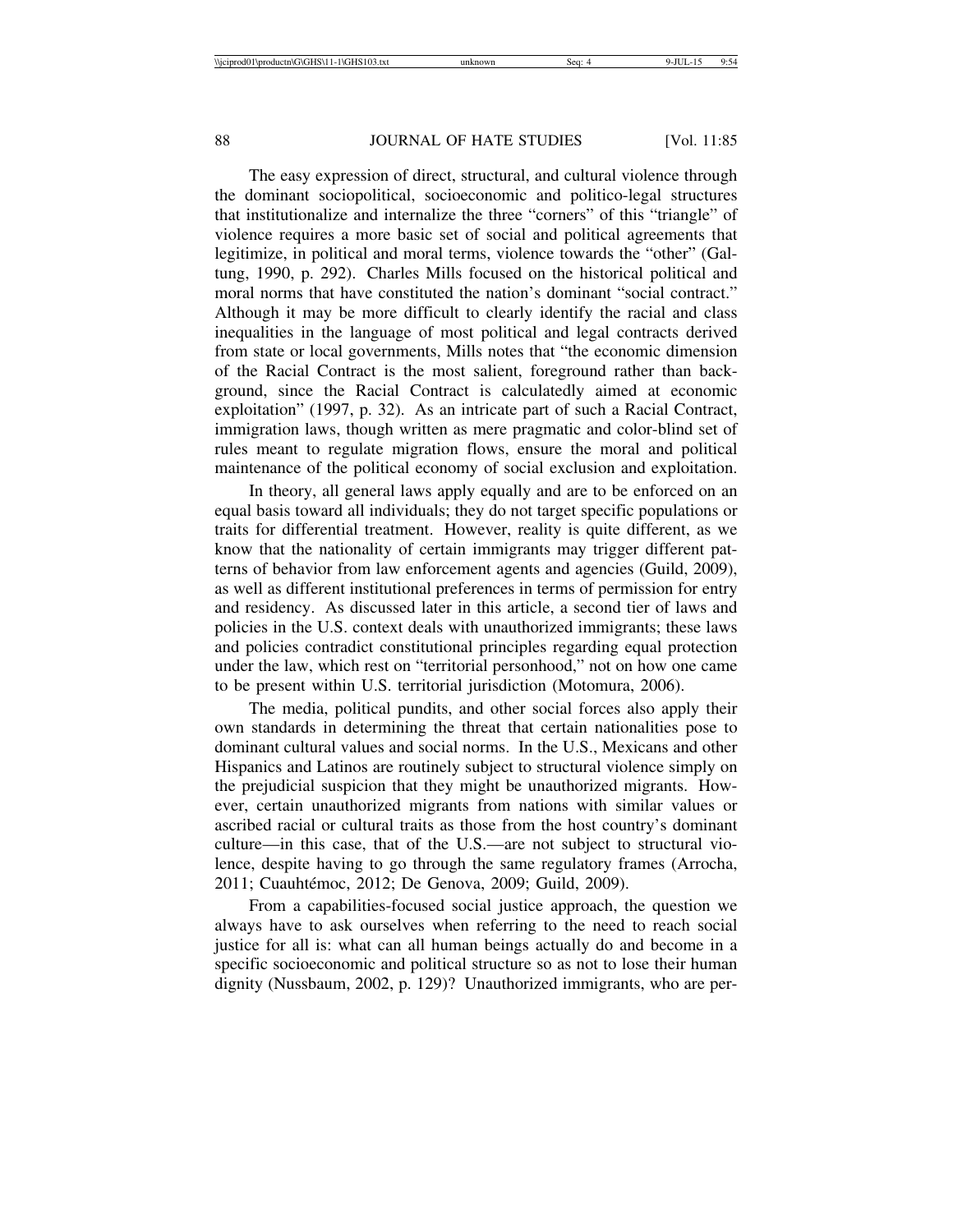ceived as inferior in the dominant social stratum, or as a threat to the dominant culture's core values and norms, are excluded from those socioeconomic and sociopolitical institutions that could help them fulfill all of their capabilities as social beings, not just those capabilities strictly linked to their survival as they live in the shadows.

Although many unauthorized immigrants from various sender states suffer from social exclusion, Hispanic and Latino populations in general, and Mexican migrants in particular, arguably suffer most from the present conditions of structural violence (Arrocha, 2011; Cuauhtémoc, 2012). Specifically, they are ensnared in structures whereby they are "othered" as "illegal aliens" and, on that basis, detained, punished, and deported—in some cases, hunted and shot (Arrocha, 2011). Yet the presence of these particular migrants brings out a powerful paradox: on one hand, their labor is in great demand; on the other hand, their presence is perceived by many as a serious threat (Arrocha, 2011).

This paradox is apparent when state and local governments have put in place anti-immigrant laws such as Arizona Senate Bill 1070 in 2010 (and similar laws in Alabama, Georgia, Indiana, South Carolina and Utah) and local-level ordinances like the Hazleton (Pennsylvania) Illegal Immigration Relief Act of 2006 and the 2008 Farmers' Branch (Texas) Ordinance 2952 Requiring That All Renters Obtain Occupancy Licenses Verifying Their Citizenship Status. These legislative regimes, which federal courts now largely or entirely deem unconstitutional, seek to exclude the unauthorized immigrants even as there is an implicit recognition that unauthorized immigrant labor is needed for the survival of certain economic sectors and industries (Burruss, 2010; Immigration Policy Center, 2012; Sols, 2010). Moreover, federal programs like the Immigration and Customs Enforcement Secure Communities ("Secure Communities"), which is mandatory for all jurisdictions (Secure Communities, n.d.) and the Delegation of Immigration Authority Section 287(g) Immigration and Nationality Act ("INA  $\S 287(g)$ "), which is applied on a voluntary basis (INA  $\S 287(g)$ , n.d.) coerce federal agencies, state and local authorities, and even private actors to engage in direct violence against unauthorized immigrants.

Although U.S. courts have expressed difficulties in determining the constitutional status and protections afforded to unauthorized immigrants (Nelson, 2013, p. 877), a general consensus exists that these persons are entitled to at least some protections under the First, Fourth, Fifth, Sixth and Fourteenth Amendments (Cole, 2003; Millhiser, 2011; Motomura, 2006; Nelson, 2013). For example, the Fifth and Fourteenth Amendments' Due Process and Equal Protection guarantees, and the Sixth Amendment's guarantees of rights related to criminal prosecutions, extended to all "persons" present in the U.S. (Cole, 2003, p. 370). Furthermore, the First Amend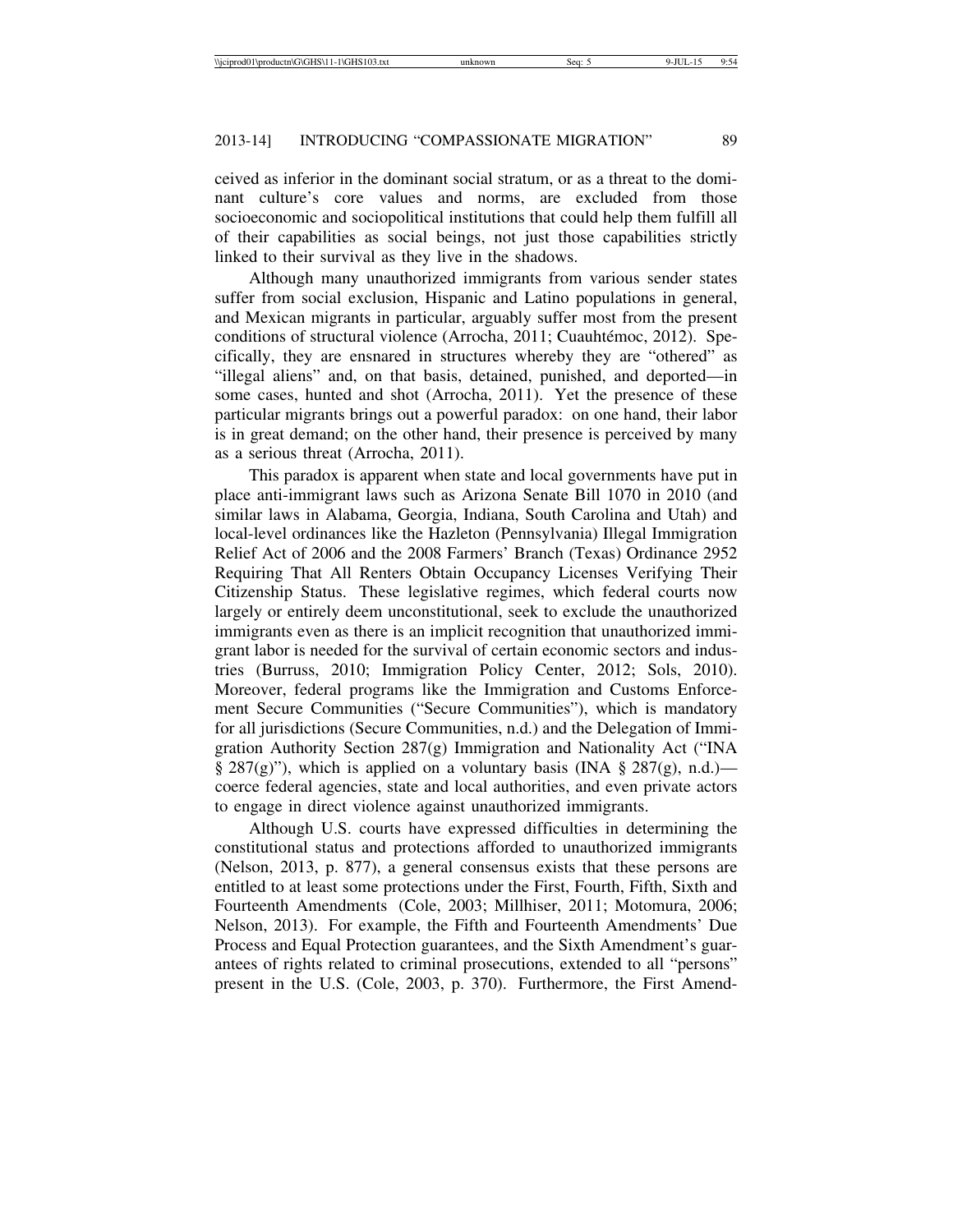ment's protections of political speech, petition and assembly, association, the press, and religious freedoms, and the Fourth Amendment's protection of privacy and liberty, apply to "the people," which also suggests their full application. Chief Justice Rehnquist stated "'people' refers to a class of persons who are part of a national community or who have otherwise developed sufficient connection with this country to be considered part of that community" (*United States v. Verdugo-Urquidez*, 1990). According to Nelson, those immigrants who have established some connection with their community might thus have access to "specific rights under the First, Second, and Fourth Amendments" (2013, p. 808).

Although unauthorized immigrants cannot fully express their political connections with the U.S., or indeed in the communities where they work, study, and participate (which, also grants them certain social rights and obligations), it is difficult to accept the proposition that they are not part of that "class of persons" whom Chief Justice Rehnquist described. Yet many individuals who could be considered part of that larger "class of persons" are faced today with new forms of spatial segregation that prevent them from maintaining and expanding their connections to this country. One such form of spatial segregation is the justified fear in which many unauthorized immigrants live, due to increasing risks of detention and deportation under Secure Communities and § 287(g) (Arrocha, 2012, 2013).

Unauthorized immigrants, or the "alien invaders," as referred to by nativist groups and popular political pundits like Lou Dobbs (Arrocha, 2011), are also subject to direct violence that ignores constitutional provisions (Chiu, Egyes, Markowitz, & Vasandani, 2009). Examples of such direct violence include:

- Raids conducted by Immigration Customs Enforcement ("ICE"), which may involve the detention and/or removal of parents or children without serious consideration of their family ties ("Parental Interests Directive", n.d.);
- Application of immigrant and racial profiling;
- Denial of movement through denial of access to official ID cards, driver's licenses or permits, and denial of use of consular cards (National Immigration Law Center, 2008; Transportation Security Administration, 2003);
- Denial of legal assistance;
- Denial of protection or assistance by other members of society;
- Denial of public services that are critical for well-being; and
- Usage of shackles and other conditions of harsh and inhumane incarceration (Chiu et al., 2009; Young, 2011).

As a result, so-called "illegal immigrants" are arguably the lowestranking members of U.S. society—if they are considered members at all.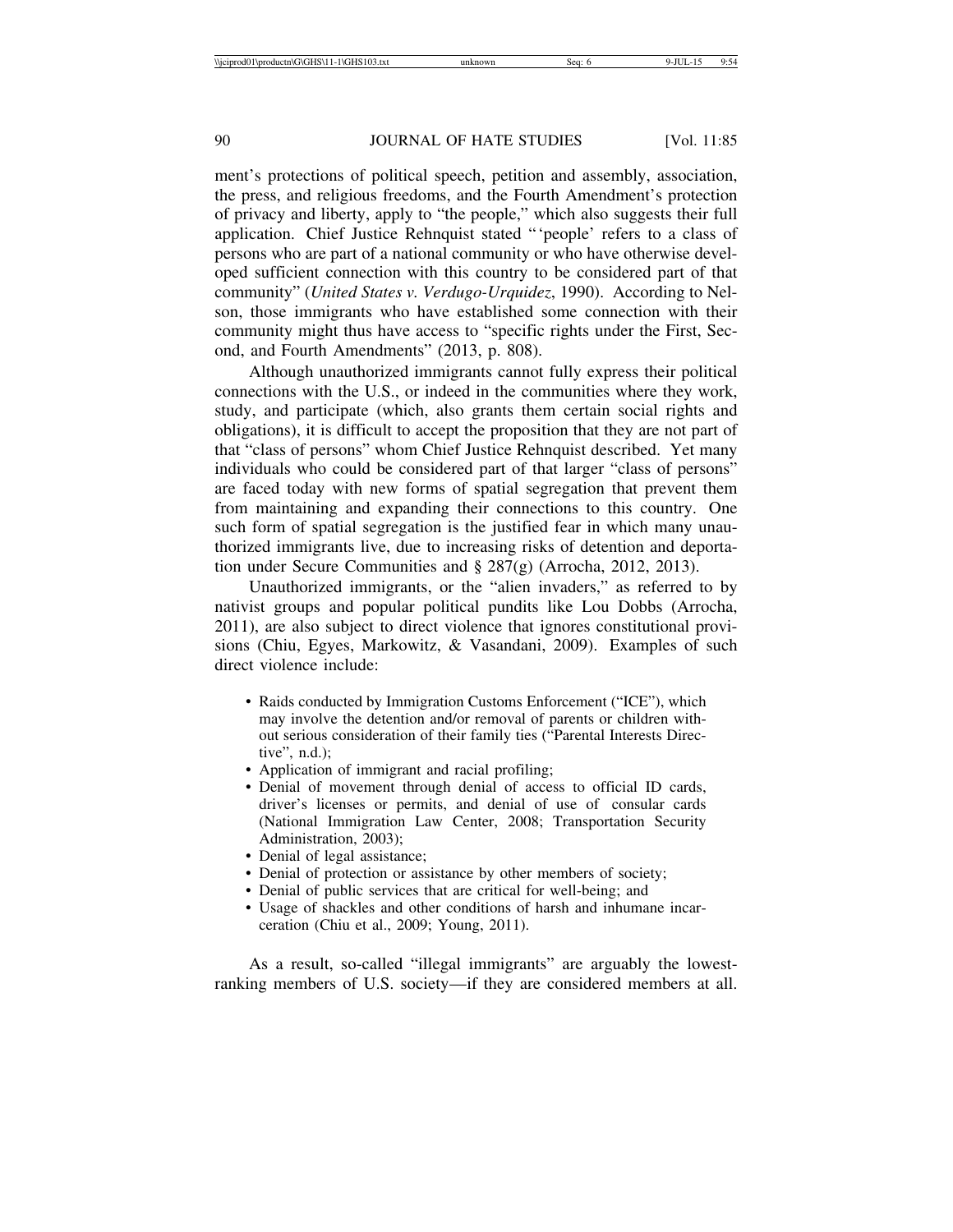Their movement, labor, wages, and even living conditions are subject to control by employers who often exploit them at-will as long as they themselves are not caught by immigration authorities (Arrocha, 2011; Chacon & Davis, 2006; De Genova, 2004). Entrapped "in a chain of interlocking feudal relationships," these immigrants are deprived of opportunities to fulfill their capabilities (Galtung, 1969, p. 177). As Galtung states, "they are deprived because the structure deprives them of chances to organize and bring their power to bear against the topdogs, as voting power, bargaining power, or violent power—partly because they are atomized and disintegrated, partly because they are overawed by all the authority the topdogs present" (p. 177). Indeed, in most ways, unauthorized immigrants hold none of these powers.

Thus, these persons are in an endless state of structural violence, even direct violence, undergirded by laws that criminalize their presence as well as their work (Arrocha, 2012; De Genova, 2004), which in turn are backed by enforcement practices that treat these fellow humans as criminals, invaders, and—perhaps most cruelly and inhumanely—inferior beings. For these persons, justice is an elusive ideal, something out of their own reach. Their success is measured by how well they can endure this violence in pursuit of the American Dream (Peterson, 1995; Ehrenreich, 2011).

Ironically, the mere possibility of this dream, let alone its attainment, persists through the cheapness and docility of their ongoing labor. Here we see that structural violence alone cannot maintain high levels of exclusion and repression; a hegemonic discourse that constantly manufactures consent to its most repressive practices is also needed. This discourse expresses cultural violence, which "makes direct and structural violence look, even feel, right—or at least not wrong" (Galtung, 1990, p. 291). Cultural violence persists when the culture of "others" is considered inferior or threatening to the dominant culture. As a consequence, the state, which aligns with the dominant classes, will attempt to suppress the culture of "others" through systematic application of cultural violence, including denial and exclusion of "others" from the social and institutional spaces where they might create and reproduce their culture.

As is the case of most nation-states, the ideology of American Nationalism has been able to maintain over time certain core values that grant it uniqueness but also expose its contradictions. On one hand, there is an almost religious reverence from political elites and the dominant media towards the idea that the U.S. is an exceptional nation endowed with the most advanced constitution and democratic institutions (Hodgson, 2009). On the other hand, a prevailing chauvinism (meaning: extreme partisanship of exaggerated patriotism) holds that specific cultural values underpin these democratic institutions, and furthermore that these values are ones that only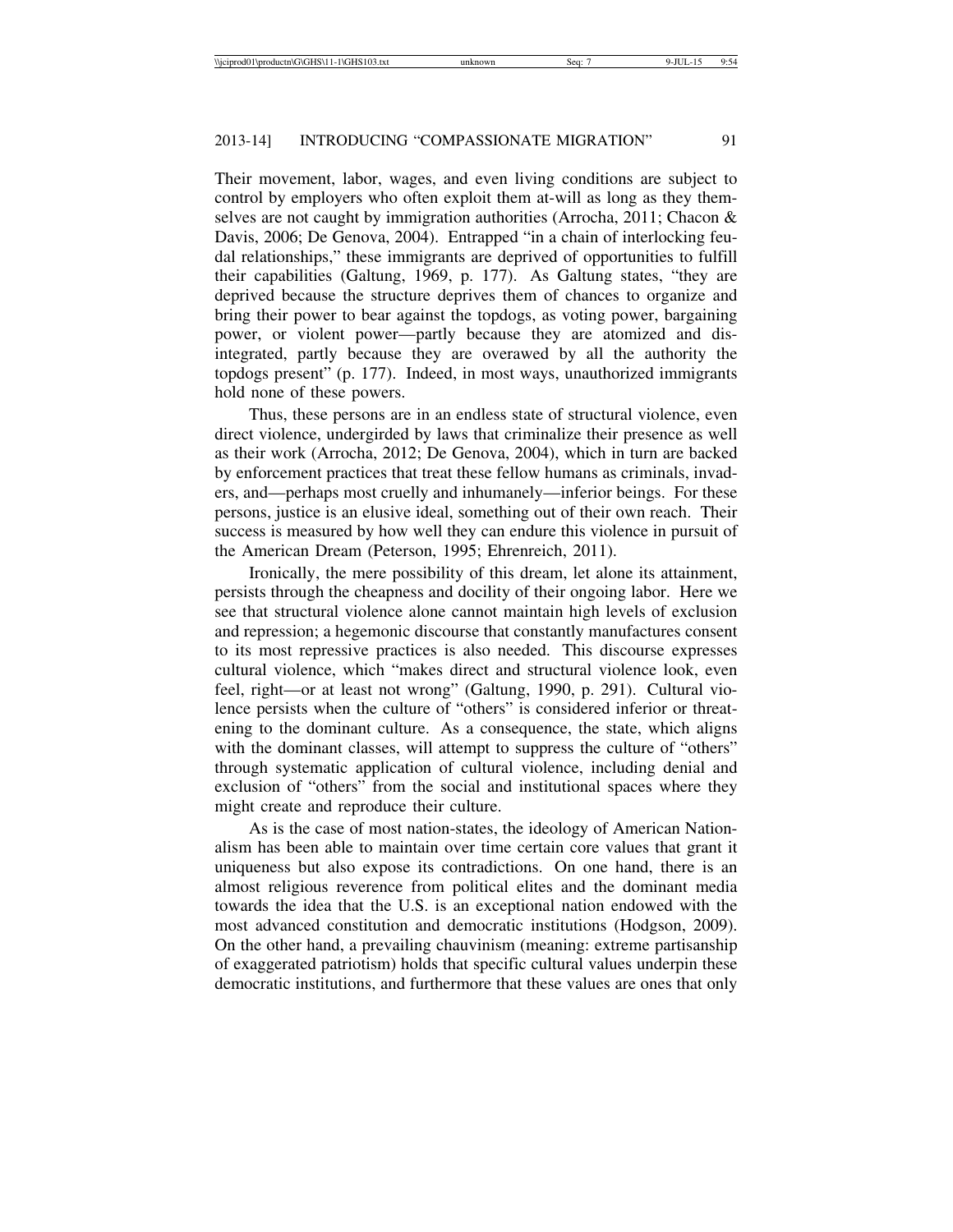certain people—as based on citizenship, but not even all citizens—hold. Thus, this chauvinism is strongly hostile both to foreigners and minorities who are considered not to share these values (Lieven, 2012).

This structure of exclusion, which is inherent in the formation of dominant ideology and concomitant ideas about the acceptable parameters of national identity, also inevitably generates legal and political structures whereby those who are considered unacceptable are designated as "others" and held under ongoing suspicion of being a threat. On that basis, they remain subject to deportation, *even* if they attempt to assimilate by embracing key components of the dominant culture (Kanstroom, 2007; Ngai, 2005).

In these and other ways, migration and immigrants are securitized as a risk to the state and the hegemonic constructs of the dominant collective identity of the polity (Bigo, 2002; Guild, 2013; Huysmans, 2006). Moreover, the concept and politico-legal parameters of what constitutes citizenship and what rights it confers remain subject to revision and reconstitution in order to regulate the inclusion or exclusion of the "other" (Guillaume & Huysmans, 2013; Heisler, 2001; Kanstroom, 2007; Maas, 2013; Pickus, 1998; Schuck, 2008).

Samuel Huntington, a respected conservative theorist of American political and social systems, argued that in order to become an American, one must embrace the Anglo-Saxon Protestant nature at the core of American Nationalism and its "exceptionalism." "Throughout American history, people who were not white Anglo-Saxon Protestants have become Americans by adopting America's Anglo-Saxon Protestant culture and political values, benefitting them and the country" (Huntington, 2004, p. 61). Quoting Benjamin C. Schwarz, Huntington notes that American national identity and unity is "derived from the ability and willingness of an Anglo elite to stamp its image on other peoples coming to this country" (p. 61). This statement focuses on the idea that the "unity" of the nation, and therefore the survival of the state and its much-cherished institutions, cannot endure if immigrants are unwilling or unable to embrace a national culture and set of ideals with which Huntington identifies white Anglo-Saxon-Protestantism.

Of course, Huntington is merely the academic *porte-parole* of what many in the dominant media, political punditry, and wider populace have embraced as the ideal type, regardless of the rapid demographic changes that have taken place in the U.S. since the 1960s forward (Hayworth, 2006; Kaufman, 2004; Tancredo, 2006). For those who have embraced such discourse, Mexican and Latino migration, in particular, is fearsome because the White Anglo-Saxon Protestant elite has not been able "to stamp its image" on it; this is cannot do because the former cannot assimilate to the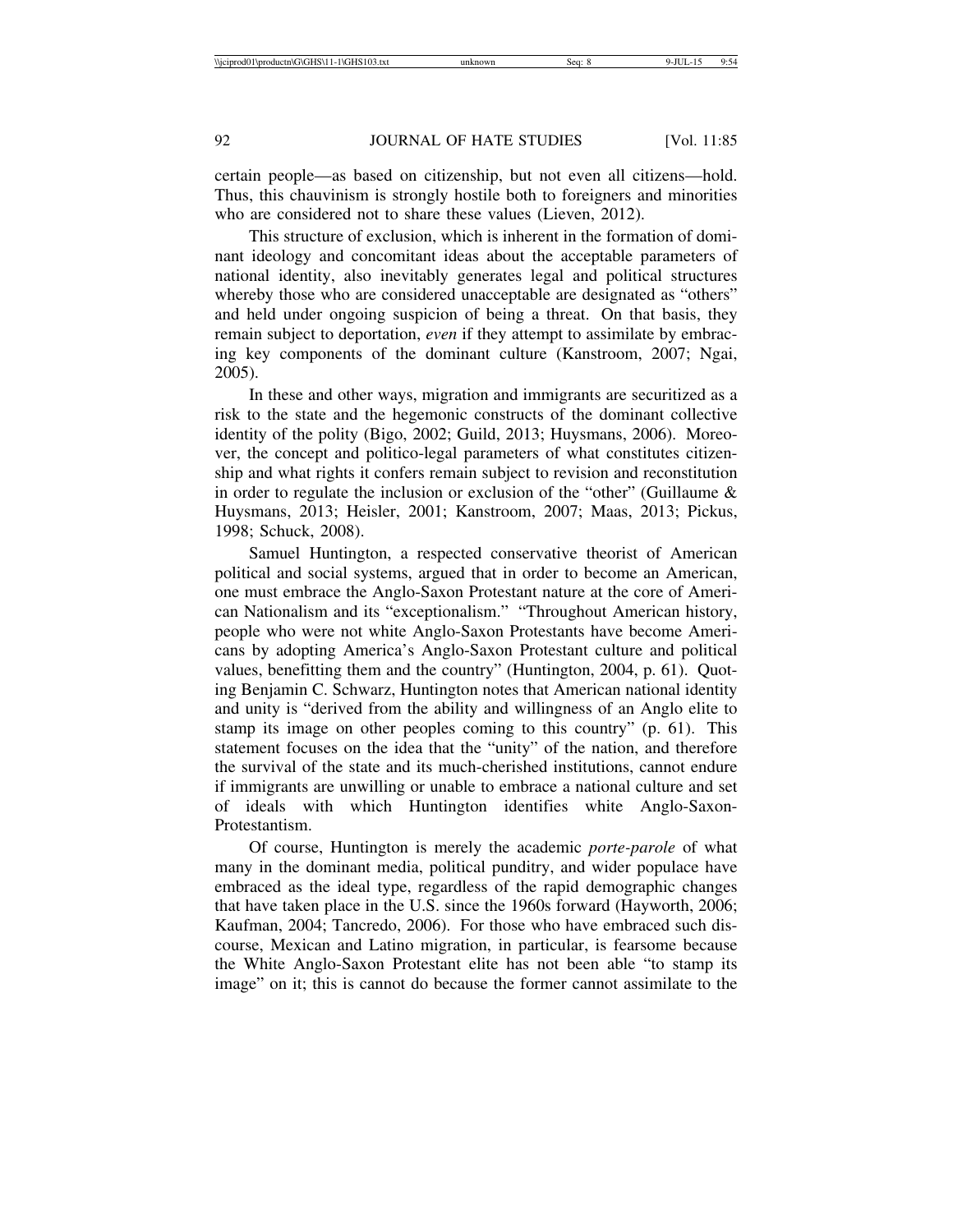ideal type and core values of what constitutes American Nationalism (Huntington, 1990, p. 230).

So great was his fear of how Mexican mass migration might change America that Huntington warned against the danger posed by a Mexican-American middle class: "If Mexican-Americans achieve middle-class status within the Mexican–American community, their inclination to reject American culture and to adhere to and to attempt to propagate Mexican culture might be enhanced" (Huntington, 1990, p. 245). From this statement, it is clear that the realization of the individual and the social capabilities of Hispanic and Latino immigrants, particularly those of Mexican origin, is always at risk as they somehow represent latent threats to American Nationalism and exceptionalism. Such statements and their legitimization are part of "cultural violence," as the statements promote exclusion of a complete population and justify the use of structural violence against that population. Once this fundamental conflict-of-cultures and resultant necessity for exclusion have been established, the mechanisms of direct violence are set in motion through federal, state, and even local laws that assist stopping such threats to the perceived national unity. These laws and regulations have empowered anti-immigrant groups such as the Federation for American Immigration Reform ("FAIR") to propound legal and social structures of violence that have as their ultimate goal the legitimization of direct violence, particularly on the U.S.-Mexico Border (Southern Poverty Law Center [SPLC], 2001, 2012).

As it now difficult to fully exclude and marginalize those Mexican-Americans and other Hispanics and Latinos who are successful citizens, indirect and direct violence has shifted toward those from these demographic groups who are labeled "illegal immigrants" (a rhetorical conflation with federally-defined "criminal aliens") or "alien invaders." The result is an expression of cultural violence that permits the use of direct and structural violence, as discussed above, and in the forms of immigration enforcement raids and harsh detentions. These uses of direct and structural violence include punitive methods of physical restraint accompanied by offensive language (Arrocha, 2011, 2012), detention conditions where the mental and physical health of immigrants is at risk (Young, 2011), and mass deportations whereby more than 400,000 people removed from the U.S. in 2012 alone ("News Releases," 2012).

What results from this triangle of direct, structural, and cultural violence is a political economy wherein immigrants of Mexican and other Hispanic and Latino origins arguably constitute the lowest stratum of society, regardless of the successes of the few. They tend to work in lower paying jobs (Carnevale & Stephen, 2001) and must confront federal, state, and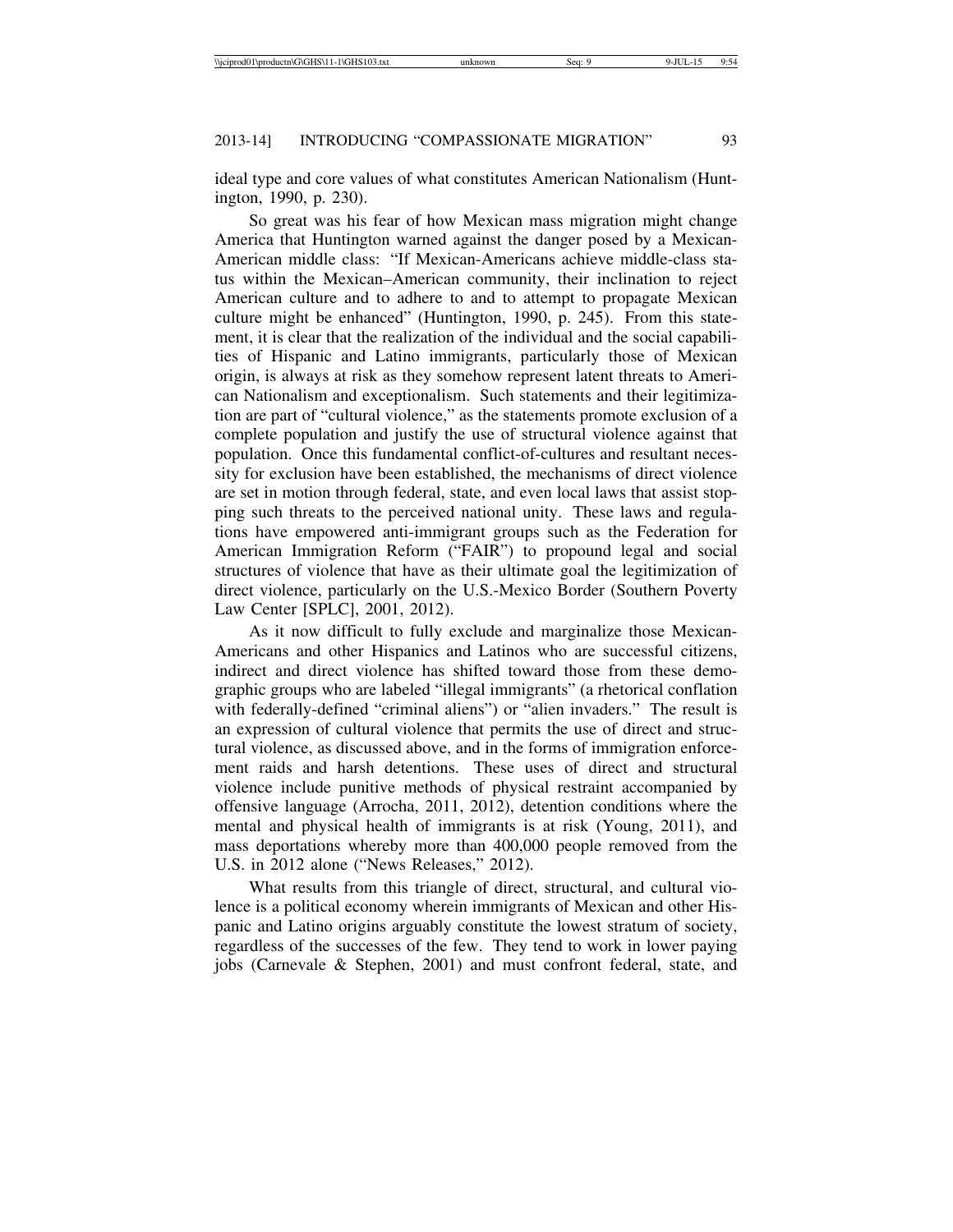even local laws that may trigger racial and immigrant profiling, as well as abuses of power from emboldened yet all-too-often ignorant authorities.

## II. A POLITICAL ECONOMY FORGED AND SUSTAINED BY STRUCTURAL AND CULTURAL VIOLENCE

The fate of those immigrants who are not accepted by the White Anglo-Saxon Protestant ethos, regardless of their individual and collective efforts, are for now forced into structures of violence wherein their struggle to realize their capabilities, both as individuals and as a community, is a Sisyphean undertaking. Yet if we treat the direct manifestations, structures, and culture of violence against unauthorized immigrants as paradoxes of a system that is ideologically oriented to democratic participation and freedom for all, then we ignore the fact that the political economy of this state was founded on social inequalities (Zinn, 2010).

From the early historical development of the U.S., the dominant classes put forward an ideology of expansion, supported by the idea enshrined in Manifest Destiny that the state had to expand beyond its original boundaries. With support of the state, the expansion of capital continued to ensure new sources of cheap labor and resource markets through a new international division of labor and investment supported by the development of violent, even imperial structures (Delgado, 2013; Gindin & Panitch, 2012; Sassen, 1990).

Today, a combination of military, economic, and ideological power (as "soft power") constantly reinforces such structures (Buhle, Konopacki, & Zinn, 2008; Chalmers, 2004; Galtung, 1971; Nye, 2009). Consider, for example, that after the tragic events of September 11, 2001, the U.S. declared a "Global War on Terror," which the Obama Administration subsequently redubbed the "Overseas Contingency Operation." Despite its innocuous-sounding new name, it is a war without articulated geographical boundaries or timeframes, it does not contemplate victory in the traditional sense (Angstrom & Duyvesteyn, 2006), and certain basic human rights are in jeopardy—for example, insofar as the U.S. asserts the sovereign right, based on national security interests, to kill potential enemies and even U.S. citizens without a trial (Duffy, 2005; Nedra, 2012). This war sustains, and is sustained by, a Military-Industrial-Complex ("MIC"), in which many of the most powerful U.S. transnational corporations participate. Their participation in private organizations like the Business Executives for National Security ("BENS") or the Trilateral Commission, which influence political and legislative agendas, in turn shapes international structures of violence (Arkin & Priest, 2010; Gill, 1992; Lofgren, 2014; Public Intelligence, 2009).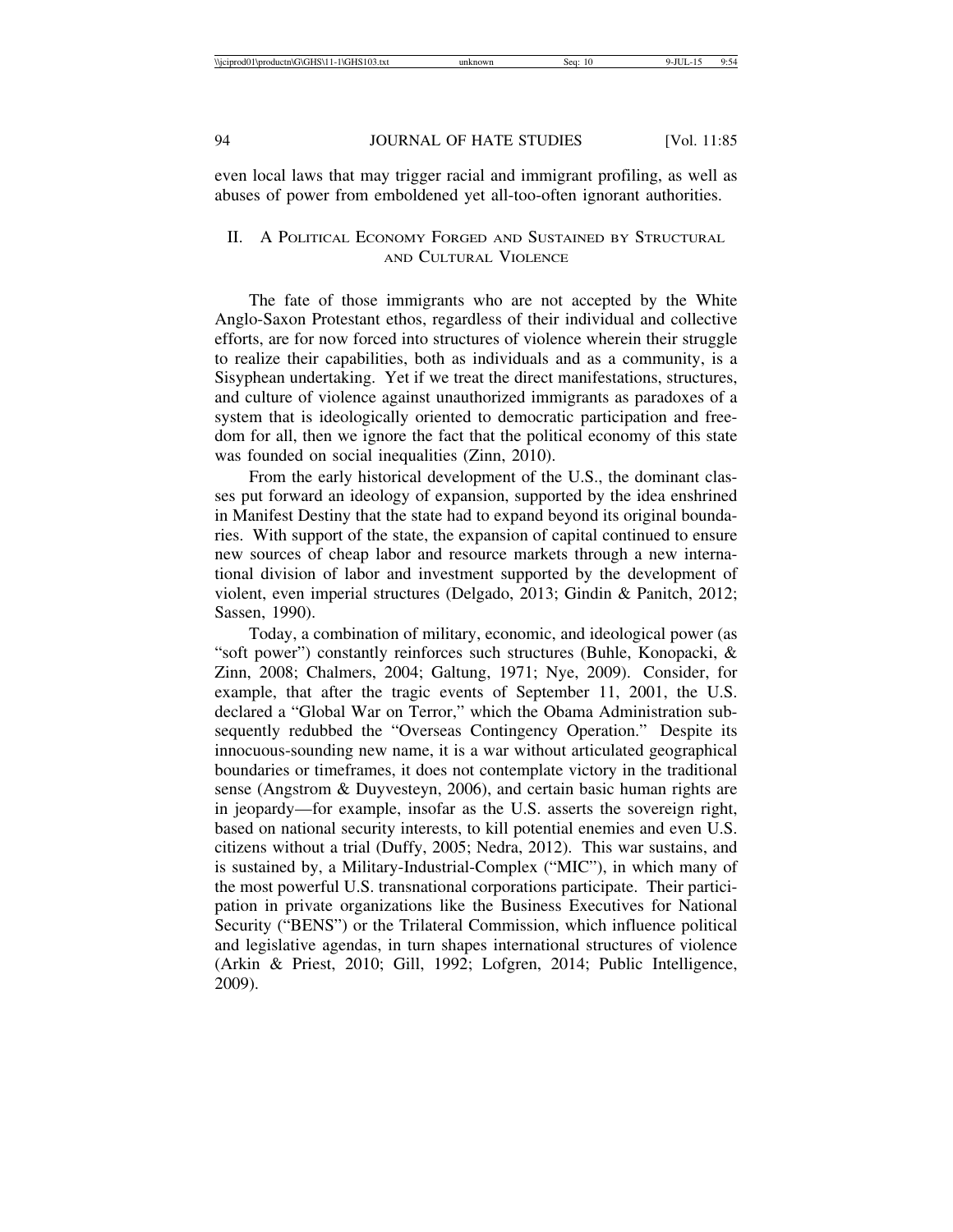Through this war and its effects, the U.S. and many other states have moved to securitize migration and treat immigrants as potential terrorism suspects (Guild, 2009). This war also continues to redefine concepts and rights of citizenship, in part by canceling or making access to justice more difficult for citizens and noncitizens alike (Cole & Mullard, 2007). Under the USA PATRIOT Act (2001), for example, the state has the power to detain suspects without charges and remove any noncitizen considered a national security threat (Kelly, 2002).

As result of the foregoing, a political economy of fear, not just legal status, determines the levels of immigrant exploitability in terms of their labor that the more basic securitization of migration. Immigrants, particularly unauthorized ones, who are part of the Mexican, Hispanic and Latino, Arabic, and Muslim communities, have been the main targets of intrusive, aggressive uses of force by the U.S. Department of Homeland Security ("DHS") as exercised through ICE, some of which involve state and local public safety forces working with ICE (Akram & Johnson, 2009; Chavez, 2009; Dole, 2009). In sheer numbers of raids, detentions, and expulsions, unauthorized immigrants, particularly those from Mexico and Central America, have been the most punished of all those who are considered to be a threat to the state (Pew Hispanic Research Center, 2011, p. 12).

Yet the state's targeted use of repressive measures is also alienating specific populations, such as Asian Americans and especially Hispanics and Latinos, who can now strongly influence and perhaps even determine the outcome of local, state, and federal elections. So, in order to find a balance between hard power and soft power, the dominant discourse has shifted from being openly anti-"illegal alien" to signaling an apparent conditional acceptance. In one vision, immigrants who have exceeded their permitted duration of entry or who entered the U.S. without authorization might be accepted as permanent residents if they first accept their guilt and corresponding punishment for having broken U.S. immigration laws:

People who are in America illegally have a responsibility—to pay their back taxes and admit responsibility for breaking the law, pay a penalty, learn English, pass criminal background checks, and get right with the law—or face removal—before they can get in line and eventually earn their citizenship. (President Barack Obama, 2010)

This harsh stance, which is also reflected in the current bipartisan Senate proposal for immigration reform (Border Security, Economic Opportunity, and Immigration Modernization Act, S.744 of 2013) dismisses the fact that unauthorized immigrants constantly contribute to societal wellbeing through the provision of cheap, flexible, and docile labor, and through the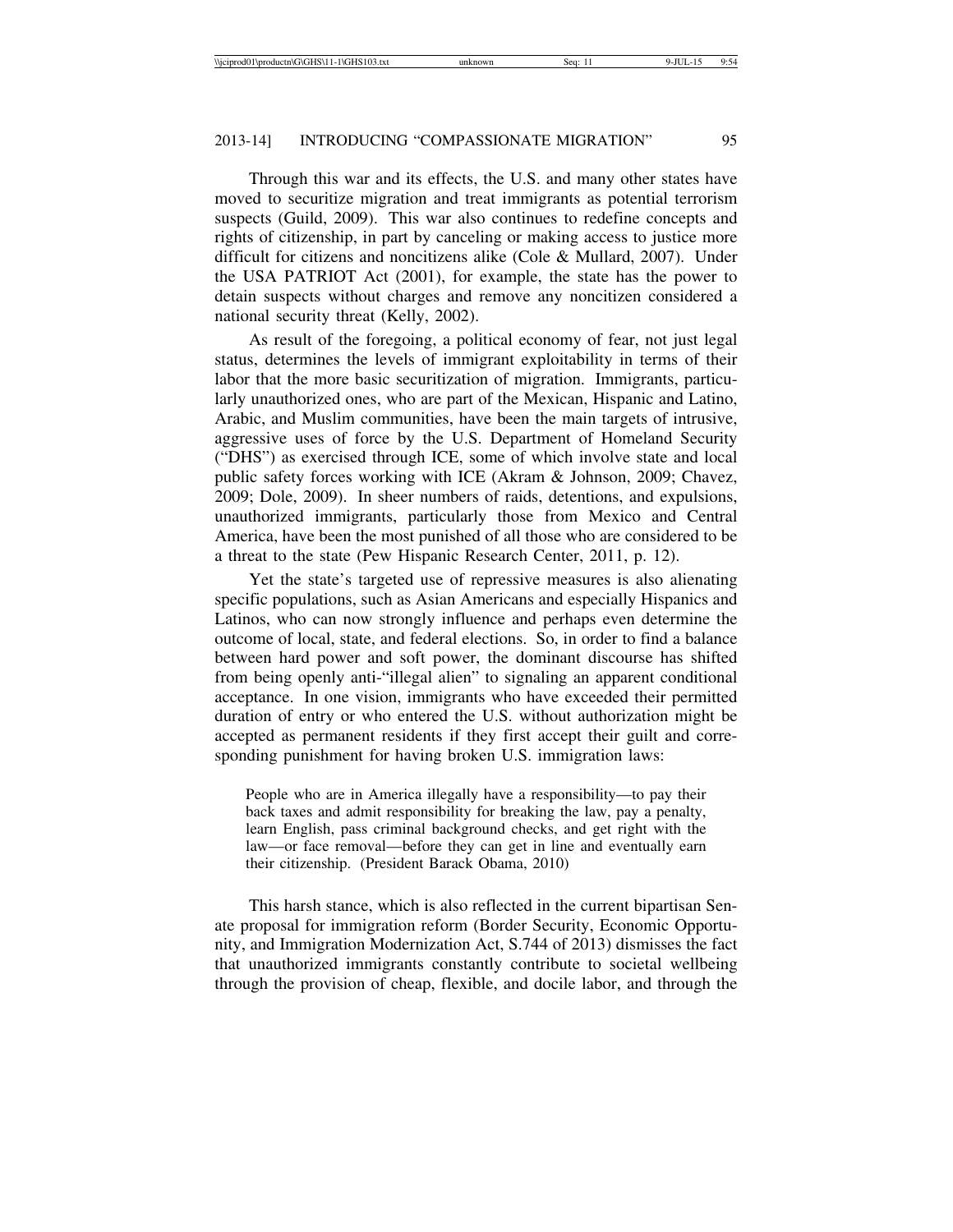income- and consumption-based taxes they pay (Hanson, 2009). Though the President's call has not yet gone into effect, and "immigration reform" remains stalled, unauthorized immigrants, and those who are suspected of being such, remain subject to myriad uses of hard power, including raids on homes and workplaces and the increasing militarization of the U.S.-Mexico border.

For young people who are unauthorized immigrants, there is perhaps more hope for consideration so long as they meet certain criteria. However, the Deferred Action for Childhood Arrivals (2012) ("DACA Guidelines") only applies to immigrants who came into the U.S. while under the age of 16 and who currently are no older than 30. Moreover, they must have been present in the U.S. for at least five years prior to the publication of the Deferred Action Process. While in the U.S., they had to have been attending school, "have graduated from high school, have obtained a general education development certificate, or have been honorably discharged veterans of the Coast Guard or Armed Forces of the United States" (DACA Guidelines, ¶ 6); finally, they cannot "have been convicted of a felony offense, a significant misdemeanor offense, multiple misdemeanor offenses, or otherwise pose a threat to national security or public safety" (DACA Guidelines, ¶ 7). According to the DACA Guidelines, a significant misdemeanor is a misdemeanor as defined by federal law (specifically, one for which the maximum term of imprisonment authorized is one year or less, but greater than five days) and as follows:

Regardless of the sentence imposed, is an offense of domestic violence; sexual abuse or exploitation; burglary; unlawful possession or use of a firearm; drug distribution or trafficking; or, driving under the influence; or, if not an offense listed above, is one for which the individual was sentenced to time in custody of more than 90 days. The sentence must involve time to be served in custody, and therefore does not include a suspended sentence.

Considering these requirements and definitions, two conditions stand out. The first is the explicit acknowledgement that an individual's immigration status does not seem to be a problem when it comes to recruiting members for the U.S. Coast Guard and Armed Forces. The second is that significant or multiple misdemeanors, including nonviolent offenses like "unlawful possession of drugs" or "driving under the influence of alcohol or drugs," will automatically disqualify an individual from having her or his removal deferred.

That these requirements and definitions should condition eligibility for Deferred Action is unfortunate. Nonviolent offenses can be common among individuals who meet all the other DACA criteria, and such individ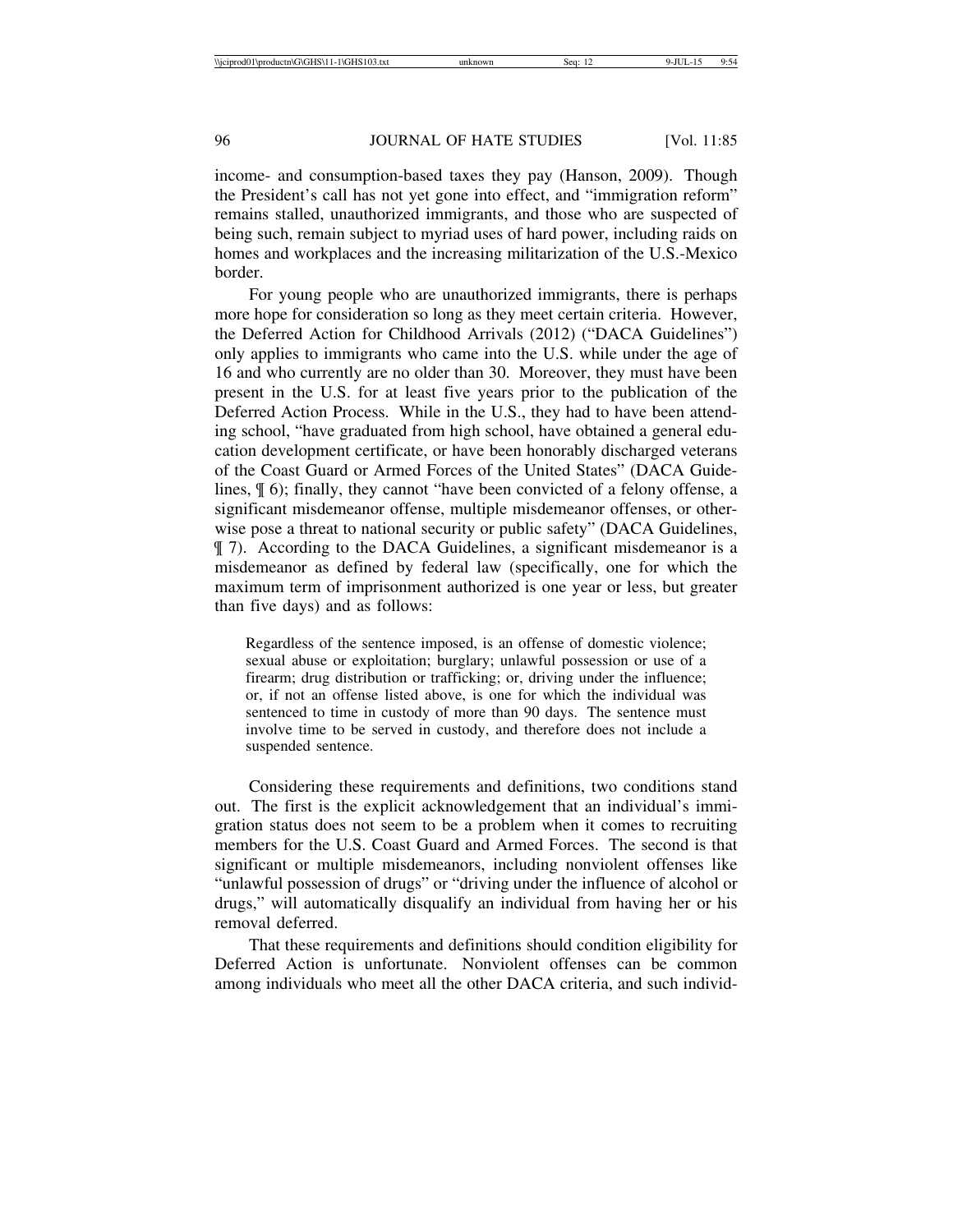uals may be otherwise outstanding students or community members. Yet these individuals are subject to removal and deportation to a country that perhaps they do not even know and in which they may have little-to-no "ties." Alternatively, as will be the case for many, the conditions of structural and cultural violence encourage these individuals to remain living and working in the shadows until ICE or state or local police apprehend them. In addition, the DACA program excludes families as well as the millions of individuals who do not meet its criteria yet whose labor sustains many of the U.S. economic sectors.

In political economy terms, however, the DACA program is highly successful, for while it seems to indicate ways of attaining the American Dream it does not actually permit those whose removal is deferred to request any category of migration status that could potentially put them on the path towards citizenship. This conundrum represents how administrative law has been used to trump and circumvent constitutional law protections. The Memorandum that establishes the guidelines for the Deferred Action clearly states that the program "confers no substantive right, immigration status, or pathway to citizenship" (U.S. Department of Homeland Security, 2012). Indeed, after a complex process in which each individual must undergo a security background check, those who seek Deferred Action may receive a two-year deferment on removal, subject to the discretionary power of an immigration agent. A work permit may be granted for the duration of the deferral period; this permit can be renewed indefinitely for as long as the executive order stands and the individuals meet all the DHS' eligibility criteria, including no convictions on specified misdemeanor offenses. Yet this legal status is tenuous at best, and there are now 1.4 million young people who find themselves in it as their best-case scenario (Pew Hispanic Research Center, 2012). These individuals also form a pool for supplying cheap and docile labor, including low- and medium-skilled labor, to those sectors that need it.

The success of hard power approaches applied to immigration control has reached historical levels: In the fiscal year of 2012 alone, there were nearly 410,000 removals added to the 1.5 million under the present Administration (ICE, 2012). Incarceration totals of unauthorized immigrants also soared across the country, with 270 federal, state, and private prisons documenting increases from 250,000 incarcerated subjects in 2005 to almost 400,000 in 2012 (Detention Watch Network, n.d.; National Immigration Forum, 2012; U.S. General Accountability Office, 2011). It is not surprising then, that the fastest growing number of incarceration centers in the country are those being built to detain unauthorized immigrants (Gavett, 2011), and that the conditions of incarceration include families with children being detained alongside criminals and being held in very poor condi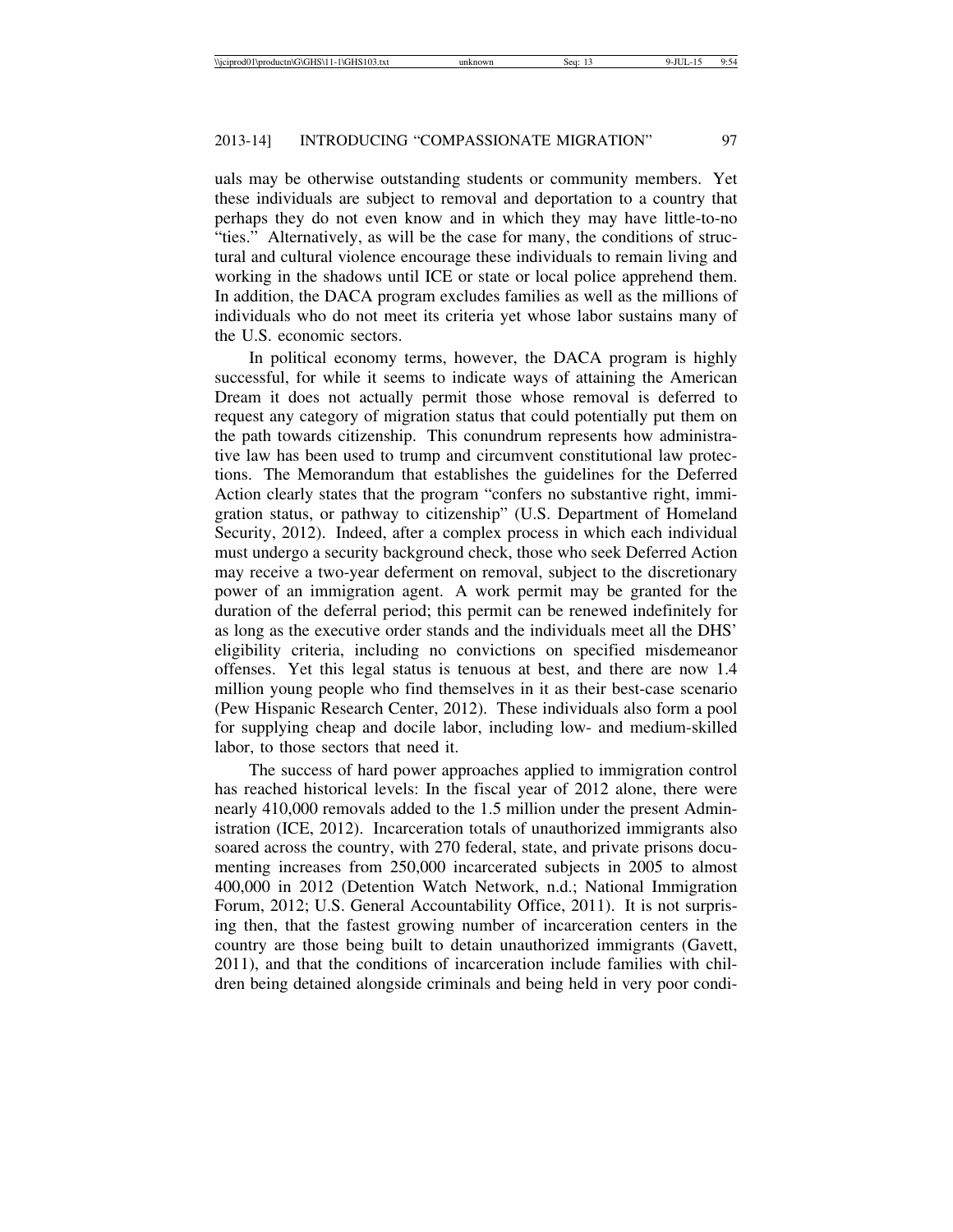tions where emotional, physical, and sexual abuse problems are chronic (Young, 2011).

The detention process, which in many cases breaks families apart, seems to be designed to make unauthorized immigrants feel as though they themselves were convicted criminals. As Mark Flemming, Attorney for the National Immigrant Justice Center remarked in an interview for PBS on the detention centers:

ICE establishes these facilities mainly to make sure that they show up for their hearing, and if they're ordered removed, to effectuate that removal. It's not supposed to be punitive. And yet in every way, shape or form, it was punitive. It was a criminal setting. They wore uniforms as inmates. The officers had very much a criminal justice mentality. (Young, 2011)

These immigrant detainees are placed in county jails, state prisons, or even for-profit detention centers, surrounded by barbwire, with officers who act as if they were in a criminal setting. They must wear uniforms rather than their own clothing. They are not informed of the status of their case until they are taken, in shackles, to be removed from the country. Those who are removed are not allowed to communicate with their family members before removal. In these and other ways, the process falls well short of the Due Process rights that even convicted criminals receive. Indeed, unauthorized immigrant detainees may only receive legal counsel if they can afford to provide it for themselves or if a public defender happens to be available to assist (Levy, 1970; Young, 2011). As Anthony Romero, Executive Director of ACLU states regarding their defenselessness: "We hold people. We handcuff them. We detain them. We take away the basic right to liberty. And the right to due process . . . ." (Young, 2011). Or as Cuauhtémoc (2012) points out: "Prisons . . . are immigration law's necessary purgatory, the physical in-between space that must exist to facilitate the welcoming embrace of the 'good immigrant' and DHS's concerted efforts to remove unwanted immigrants" (p. 358). Many detainees are apprehended and removed by systematic practices, such as aggressive raids that violate the Fourth and Fifth Amendments, despite the Fourteenth Amendment's protection of all individuals within U.S. territorial jurisdiction (Bosniak, 2008; Chiu et al., 2009; Motomura, 2006), as well as Due Process rights under the Fifth and Fourteenth Amendments.

The annual number of raids, and record levels of immigrants to who are detained and removed, are direct results of the nation's most aggressive migration enforcement programs since it implemented the 1996 Anti-Terrorism and Effective Death Penalty Act ("AEDPA") and the Illegal Immigration Reform and Immigrant Responsibility Act ("IIRIRA"). These acts focused on the detention and removal of undocumented immigrants and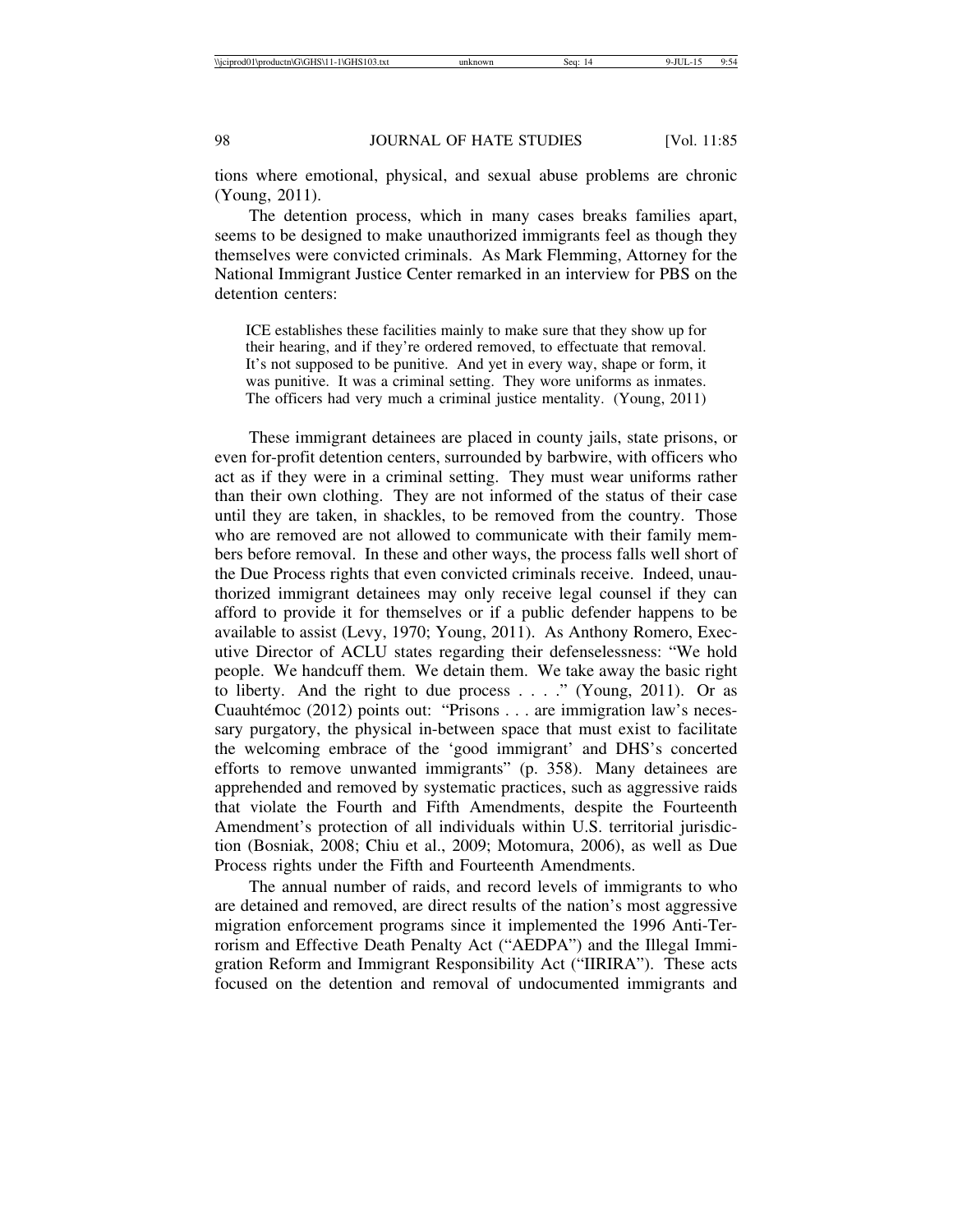radically transformed U.S. immigration laws by concentrating on those who were "unlawfully present" (Arrocha, 2012). Both acts "increased the number of criminal offenses that could result in removal, drastically expanded the severity of removable offenses to include relatively minor crimes, provided the legal authorization for local governments to police immigration law through cooperative agreements with the federal government, and eliminated relief that had been part of immigration law for decades" (Cuauhtémoc, 2012).

Secure Communities and INA  $\S 287(g)$  are the leading cooperative programs under the umbrella of ICE's Enforcement and Removal Operations. These programs use federal and local police enforcement agencies to share biometric information to identify and detain unauthorized immigrants (Secure Communities, n.d.; INA § 287(g), n.d.). Along with these programs, more than 20,000 ICE staff are spread across the country ("Overview," n.d.) while the vast majority of Border Patrol Agents (increased in number from 4,028 in 1993 to 21,391 in 2013) are stationed at the U.S.- Mexico border (U.S. Customs and Border Patrol, 2014).

In this structure of violence, there is very little consideration given to the most vulnerable persons—children and their parents, women, and the elderly. Particularly not if they should be Mexicans or otherwise Hispanics or Latinos (Cuauhtémoc, 2012) who, if they caught within the U.S. without the proper documents or having outstayed their visas, are subject to legal chastisement and punishment. They are not granted Due Process; they may be incarcerated or removed and permanently excluded from the country, regardless of the fact that many will leave behind their children, parents, or entire families in the U.S.

Yet even for those who do come with temporary work permits, the ordeal is far from over, because they still face discrimination and exploitation. Although the state has established working visas for immigrants that grant them certain labor rights, most workers who are present under the H-2A visa programs suffer similar vexations and human rights harms as do unauthorized immigrants. Migrant workers, and their families, who fall under the H-2A, or "guest worker" program, routinely suffer high levels of exploitation. The program provides temporary working permits to farmworkers and non-farm laborers in a variety of low- to mid-skilled industries. The workers under the H-2A program are supposed to receive the protection of U.S. wage laws, workers' compensation, and other standards. Yet, in reality these workers are routinely subject to serious violations of federal and state labor laws, as human rights abuses from state authorities, employers, and the agencies that work as the brokers between the employers and workers. All too frequently these workers are "held virtually captive by employers or labor brokers who seize their documents;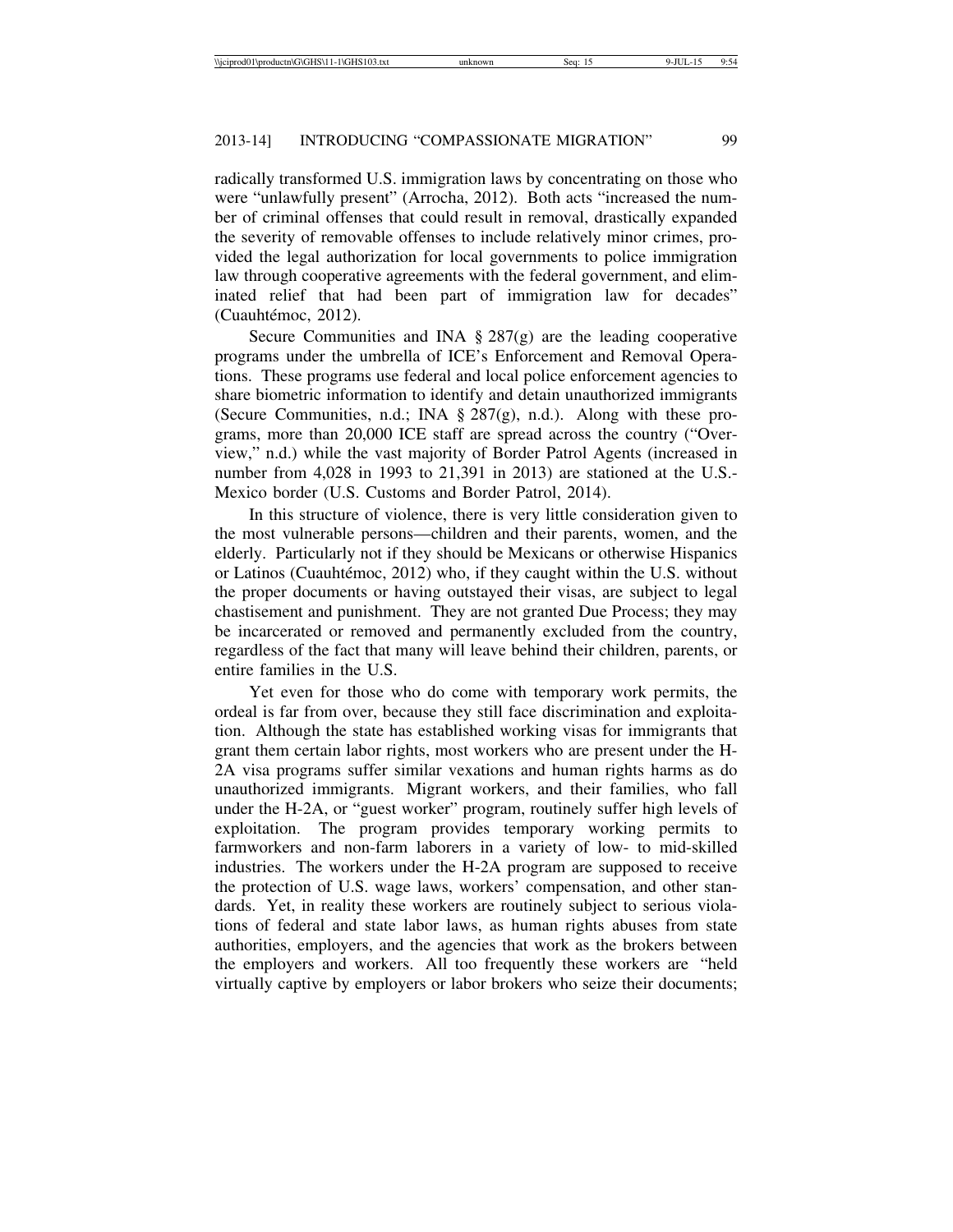subjected to human trafficking and debt servitude; forced to live in squalid conditions; and denied medical benefits for on-the-job injuries" (SPLC, 2013). A new frame, based on humane and equitable principles for H-2A visa workers, is needed to ensure that labor rights, including those from labor conventions that have been signed and ratified by the state, are applied with no distinction as between migrant workers and citizens working in similar jobs (Lyon, 2010).

To summarize, today's Mexican, Hispanic, and Latino immigrants, as well as other immigrants, regardless of their immigration status, are considered a threat to the core values of the state. They suffer from high levels of intolerance, xenophobia, and spatial segregation. These immigrants confront restrictive and punitive federal, state, and local laws, as well as abuses of authority and excessive use of force by U.S. border enforcement agents, as well as ICE agents (Sherman, 2013; ACLU, 2008, n.d.). Added to these vexations, many working migrants and their families, regardless of their authorization status, have to deal with routine, even constant abuses in the workplace. Moreover, as Congress and the Executive branch plan to increase the militarization of the U.S.-Mexico border, it is almost certain that the risks involved in crossing it from the south will increase, thus resulting in more deaths, more human smuggling and human trafficking, and more social tensions at the border. Finally, in addition to the problems of direct violence, the structures and culture of violence have deepened as result of a political economy that has exacerbated social and economic inequality. It is therefore imperative to work towards the establishment a framework for actions and policies shaped around a vision for "Compassionate Migration," (Bender, 2011; Bender, Arrocha, & Shuford, 2016) which is the work of the next section of this article.

## III. THE NEED FOR "COMPASSIONATE MIGRATION"

On October 3, 2013, more than 360 migrants, many of whom had already been "raped and tortured," found their tragic fate off the shores of the Italian island of Lampedusa, Italy, when the boat in which they had traveled from Libya capsized after a fire onboard (BBC, 2013). As the world looked on in shock, former UN Secretary-General Kofi Annan cried out, "It is time we show some compassion for migrants." Annan reminded governments that they "should view migration as a profoundly binding dimension of the human experience" because "[t]hrough migration, human beings share an understanding of sorrow, hope, and compassion" (Annan, 2014). Although such calls for compassion towards immigrants are not new, this tragedy and so many others, including the approximately 5,600 people since 1998 who have died trying to cross the U.S.-Mexico border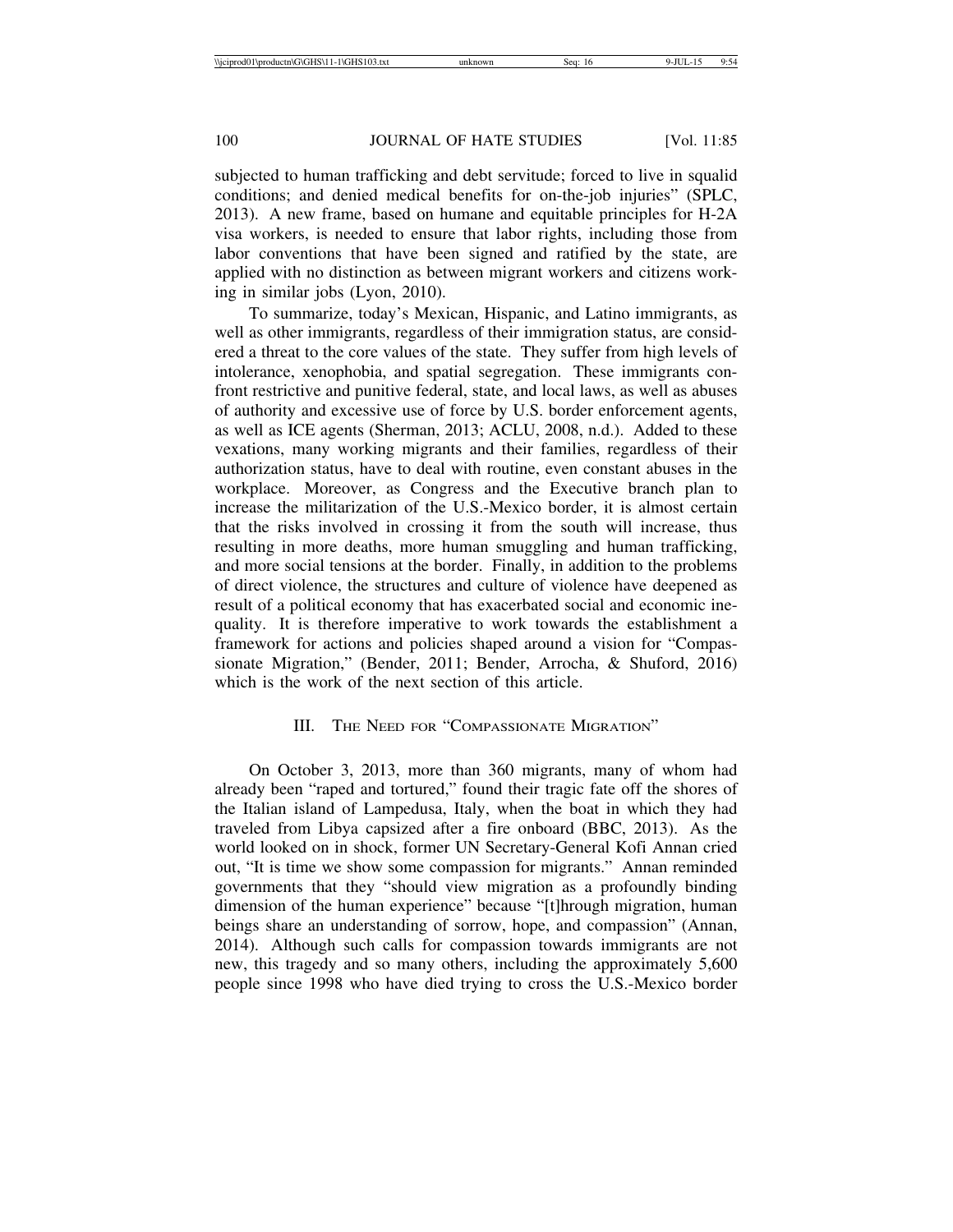(Anderson, 2013; Binational Migration Institute, 2013) have pushed leaders worldwide to call for compassion toward all migrants.

Pope Francis, in his Message for the World Day of Migrants and Refugees (2013) and speaking on the theme "Towards a Better World," sharpened the call for compassion toward global migrants: "The reality of migration, given its new dimensions in our age of globalization, needs to be approached and managed in a new, equitable and effective manner; more than anything, this calls for international cooperation and a spirit of profound solidarity and compassion" (§ 8). Furthermore, His Holiness is clear about the kinds of conditions that cause these "new dimensions" of global migration and what obligation arises for all people of conscience:

[W]e cannot remain silent about the scandal of poverty in its various forms. Violence, exploitation, discrimination, marginalization, restrictive approaches to fundamental freedoms, whether of individuals or of groups: these are some of the chief elements of poverty which need to be overcome. Often these are precisely the elements which mark migratory movements, thus linking migration to poverty." (§ 7)

Indeed, His Holiness (2013) condemned the worldwide prevalence of debt bondage and similar forms of exploitation: "Nowadays, slave labour is common coin!" (§ 3)

For Pope Francis, it could be said, today's dominant economic policies undergird the structural and cultural violence of the present. In the first Apostolic Exhortation *Evenagellii Gaudium (Joy of Gospel),* which outlines the Papacy's vision for the Church's long-term missionary work, Pope Francis denounced present neoliberal policies, which His Holiness refers as the "economy of exclusion" (2013, p. 45), and the problem of complete lack of empathy toward individuals in general as well as those who suffer from such policies. Pope Francis states that

some people continue to defend trickle-down theories which assume that economic growth, encouraged by a free market, will inevitably succeed in bringing about greater justice and inclusiveness in the world. This opinion, which has never been confirmed by the facts, expresses a crude and naïve trust in the goodness of those wielding economic power and in the sacralized workings of the prevailing economic system. Meanwhile, the excluded are still waiting. To sustain a lifestyle which excludes others, or to sustain enthusiasm for that selfish ideal, a globalization of indifference has developed. Almost without being aware of it, we end up being incapable of feeling compassion at the outcry of the poor, weeping for other people's pain, and feeling a need to help them, as though all this were someone else's responsibility and not our own. (2013, p. 46)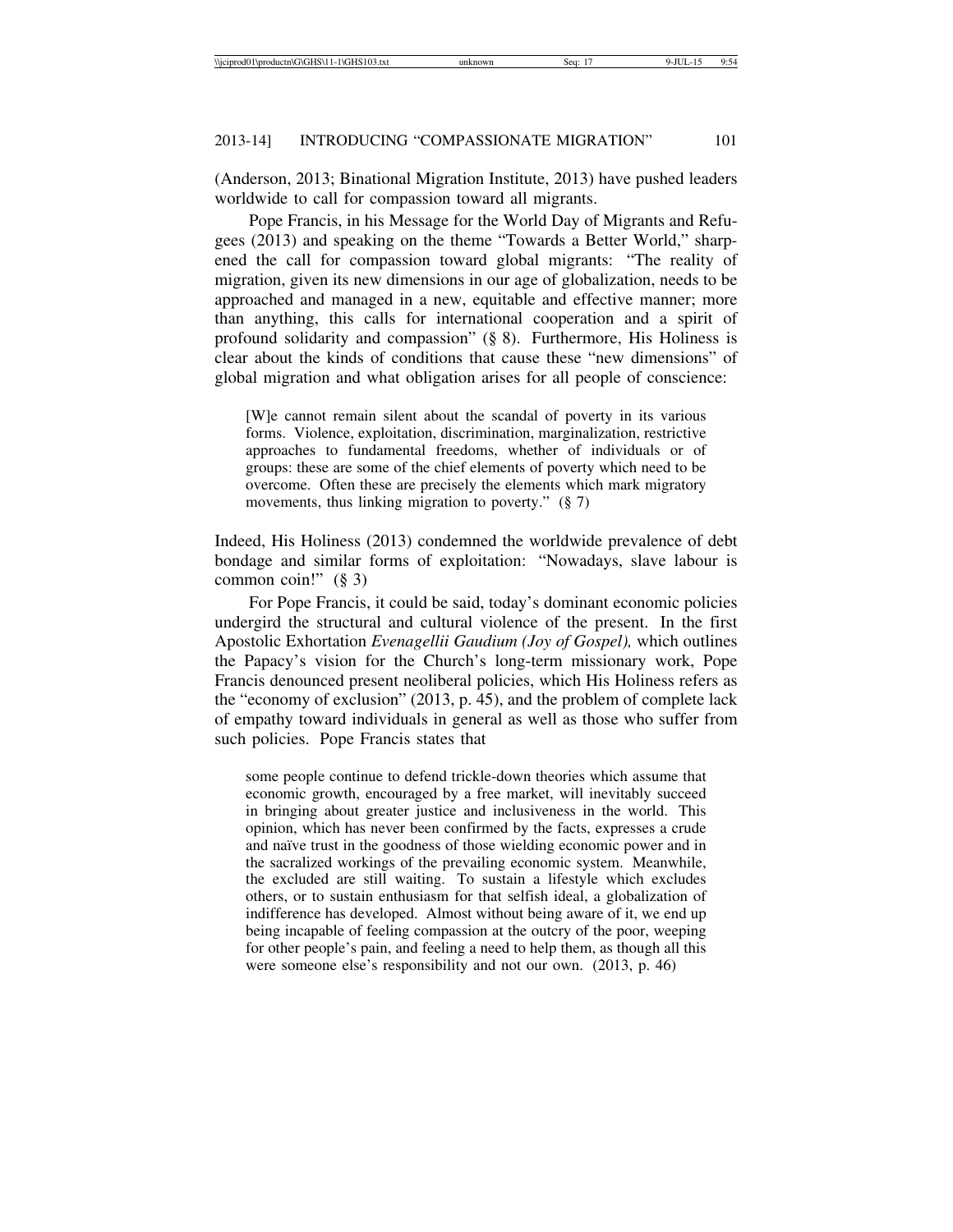The Charter for Compassion ("Charter"), officially launched in November 2009, comes from the labor of Karen Armstrong with backing from Technology, Education, Design ("TED"), which promotes "ideas worth spreading." Today, the Charter, which has been translated into 30 languages so far, draws signatory support from more than 106,200 individuals (including His Holiness the Dalai Lama and Archbishop Desmond Tutu) and organizations (e.g., universities, civic and civil society organizations, and entire major religious denominations), plus contributions from thousands of partner organizations, participation by some 205 cities worldwide, and adoption by whole countries (Charter for Compassion International, n.d.).

As such, the Charter is one of the largest and fastest-growing contemporary efforts to reignite a very old idea, the Golden Rule, which it considers to be variously and equally stated across human history yet explicitly a *principle of compassion* that is common to all the world's major religious, ethical, and spiritual traditions. The Charter is a proactive response to the kinds of direct, structural, and cultural violence, as well as basic indifference, which excludes or marginalizes the "other" and treats the "other" as a threat to society and the state. As a global network, movement, forum, and basic text, the Charter emphasizes the urgency "to make compassion a clear, luminous and dynamic force in our polarized world." It calls upon us to recognize and affirm that "Born of our deep interdependence, compassion is essential to human relationships and to a fulfilled humanity. It is the path to enlightenment, and indispensable to the creation of a just economy and a peaceful global community" (Charter, 2009).

Contemplating how to address the injustices behind global migration and improve the life circumstances of migrants worldwide, perhaps the most powerful tool that the Charter could offer is its organizational capacity for forging and leveraging partnerships with a broad set of public, private, and non-profit actors, including cities and entire nations, in ways that link the global and local levels. The International Campaign for Compassionate Cities ("Compassionate Cities"), which is one of the young organization's most ambitious and successful efforts to date, has the main goal of connecting the leadership of cities with other social actors "to create and bring together efforts towards increasing compassion through local initiatives, policy, and projects" (Compassionate Cities, n.d.). Looking forward, coordinated actions taken through the Compassionate Cities network—various compassionate collaborations between key cities in migrant sending, receiving, and transit nations—could yield great local-to-global impact toward empowering unauthorized immigrants, as well as those social actors who work closely with them to ensure the protection of their fundamental human rights.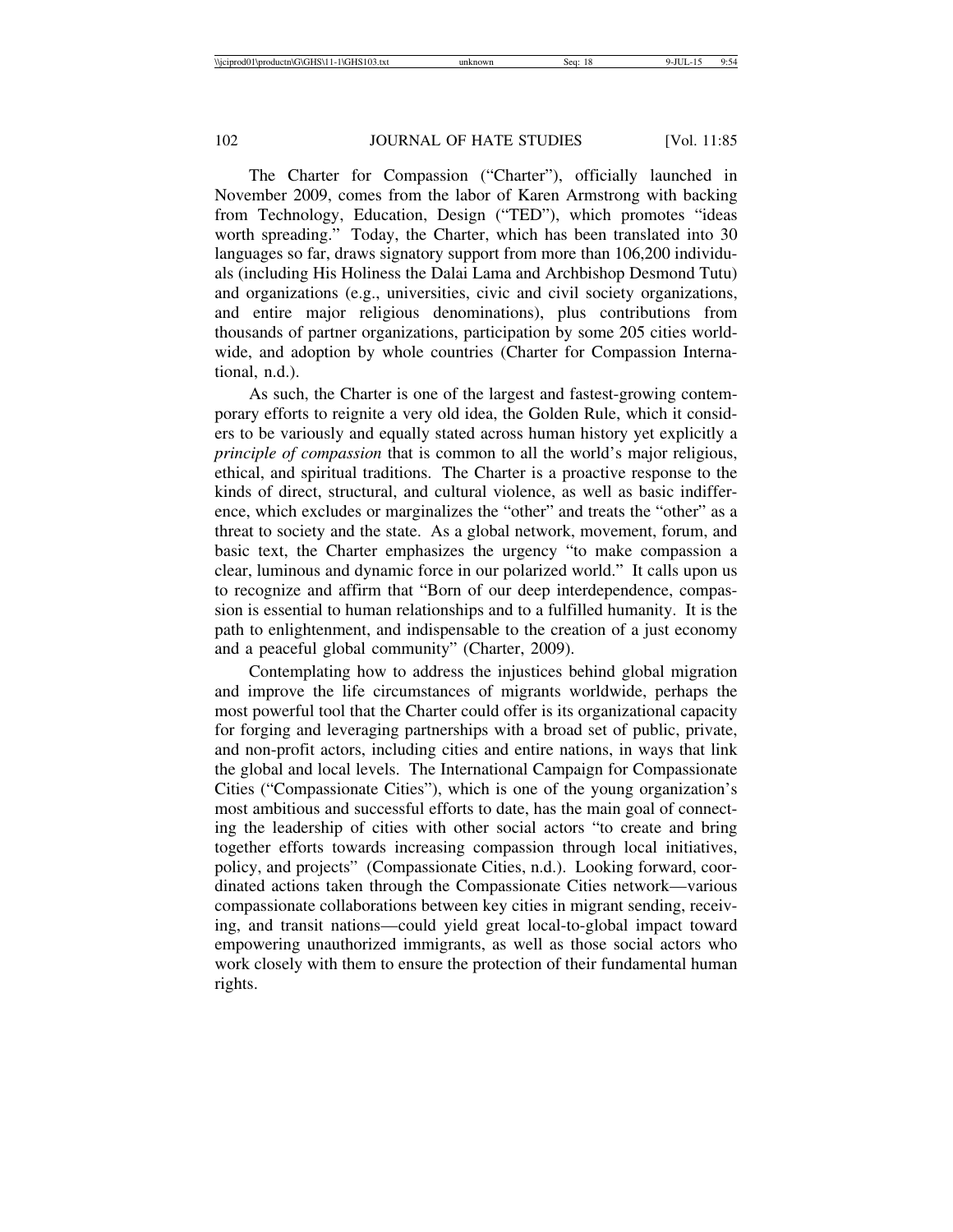Yet as leaders like Annan, Armstrong, and Pope Francis all acknowledge, any organization or movement that calls forth and seeks to ignite compassionate action faces the challenges of direct, structural, and cultural violence as entrenched in a deeply dehumanizing political economy. Therefore, movements to inspire and spread compassion toward migrants should focus on the need to dismantle the triangle of violence. One way to do so would be to develop policy priorities that, from bottom-to-top, link local, state, national, and global organizations specifically to push legislative bodies to eradicate or reform those laws, policies, and practices that sustain unjust social contracts against global migrants—particularly unauthorized immigrants.

Perhaps the most comprehensive policy recommendations yet articulated toward promoting social justice and human dignity by addressing the structural causes of unauthorized migration can be found in the Interfaith Immigration Coalition Policy Recommendation on Principles for Compassionate Immigration Reform (IIC, 2012). This document outlines numerous "legislative principles" that can provide beginnings for a "compassionate migration" framework in the U.S., including:

- Work to "help reshape financial systems that unduly burden vulnerable populations—including U.S. trade policies, international financial institutions, and local economies in sending countries—toward models that support those in need";
- Protect workers' rights, including agricultural workers;
- Place humanitarian values at the center of enforcement policies;
- End Secure Communities and INA § 287(g) agreements, as these programs cause undue suffering, break up communities, and endanger public safety;
- Expand the protections under DACA to the family members of those who meet the Deferred Action criteria;
- Protect refugees and migrant survivors of violence;
- Reform detention practices, as based in less punitive alternatives that restore Due Process;
- Enact the Development, Relief, and Education for Alien Minors ("DREAM") Act; and
- Keep families together.

Besides pursuing the IIC Policy Recommendation, many other steps can be taken that may help to elaborate a robust "compassionate migration" framework for justice and equality. For example, some of the world's most important news organizations have advanced efforts to restore migrants' human faces by changing the way that we discuss and address them in dominant discourse. The Associated Press ("AP") took a big first step toward breaking down the discourses of othering and demonizing unauthorized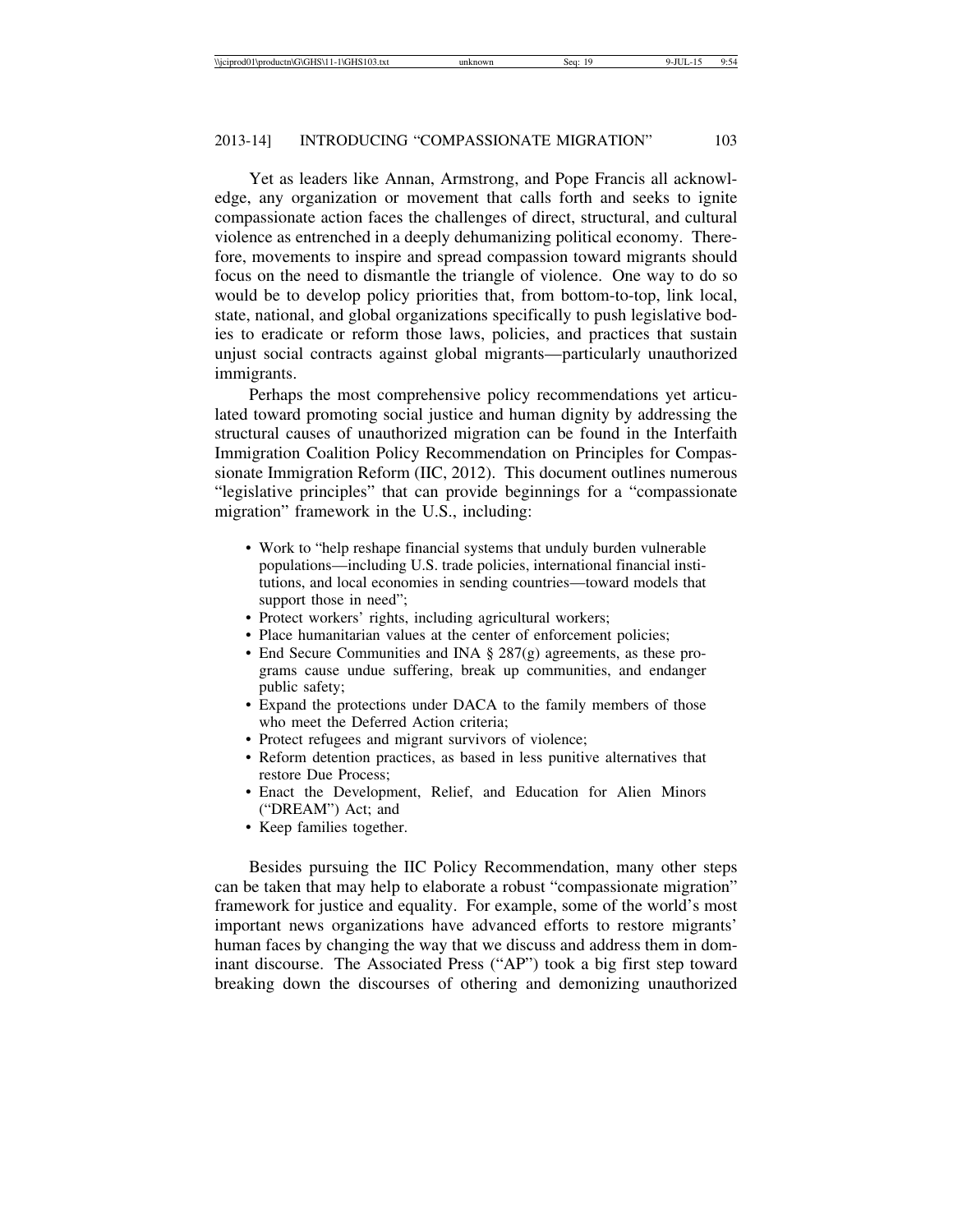immigrants when it announced that the *Stylebook and Briefing on Media Law* would eliminate the terms "illegal" and "illegal immigrant" to refer to a migrant without proper immigration documents (Colford, 2013). This critical decision reshaped mainstream media practices; thousands of U.S. newspapers and news websites follow the AP's editorial rules.

A further positive step toward dismantling cultural violence and promoting compassion through mainstream media institutions involves including a diverse group of people who can break down content-discrimination and offer alternative points of view (World Migration Report, 2011). Pope Francis makes a similar point, framed in terms of professional and social responsibility:

The communications media have a role of great responsibility in this regard: it is up to them, in fact, to break down stereotypes and to offer correct information in reporting the errors of a few as well as the honesty, rectitude and goodness of the majority. (2013)

The International Organization for Migration ("IOM") agrees and goes the further step of recommending the inclusion of unauthorized immigrants as active agents of communication (World Migration Report, 2011, p. xviii). Mainstream news organizations and other social institutions that shape or influence public policy should go beyond simply informing the public on immigration issues to actually inviting immigrants, including unauthorized immigrants, to discuss—in a safe environment—the deeper causes of the social, economic, and political concerns that create negative perceptions towards immigrants.

Further to understanding these concerns, it is important to build "open, balanced and comprehensive migration discourse" (World Migration Report, 2011, p. xvi). The focus should be on shifting the constant emphasis on problems caused by migration—both real and perceived—and creating open, safe spaces for constructive dialogues that include all stakeholders. These spaces should be expanded to include multilateral fora such as the International Dialogue on Migration (which is the regional consultative process on migration) and the Global Forum on Migration and Development (World Migration Report, 2011, p. xvi).

Such spaces for constructive dialogue should address the pressing need for sending and receiving states to share policies that, driven by compassion, are accompanied by the application and proper coordination of international norms to protect immigrant workers and their families. Pope Francis has noted that "Cooperation at different levels is critical, including the broad adoption of policies and rules aimed at protecting and promoting the human person" (2013), and has called for means of assuring that inter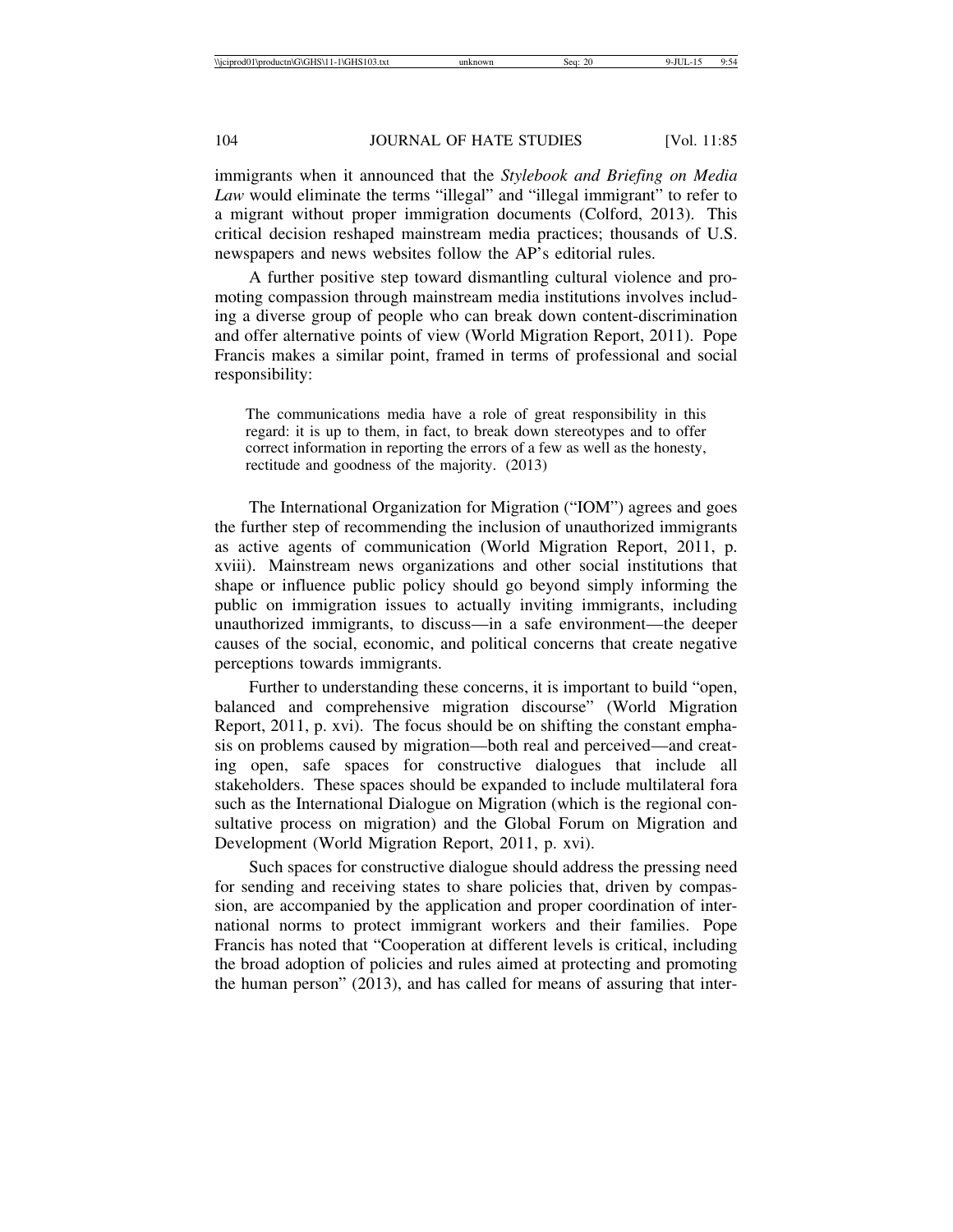national law norms are applied at domestic levels. Quoting Pope Benedict XVI, who "sketched the parameters" of such policies, Francis calls for policies that

should set out from close collaboration between the migrants' countries of origin and their countries of destination; they should be accompanied by adequate international norms able to coordinate different legislative systems with a view to safeguarding the needs and rights of individual migrants and their families, and at the same time, those of the host countries. (2013)

In order to accept and include the agency of immigrant perspectives and communities as key tools for such constructive dialogue, mainstream media must also change the "us versus them" narrative and discourse on immigration that polarizes society and generates fear towards certain immigrants in particular and immigration in general. By establishing a more inclusive narrative and discourse, media outlets can promote social empathy toward migrants of all backgrounds and legal status. They can also foster, or at least helpfully inform, the development of a critical mass which can in turn advocate for and support compassionate policies and actions.

The importance of compassionate media and communications mechanisms also underlines the pressing need to address other structural and cultural conditions that increase the economic and social divide within immigrant-receiving states and thus contribute to intolerance, xenophobia, and other destructive behaviors (Hoffman, 1984; Segal, 2007; World Migration Report, 2011, p. 56). Civil society organizations that struggle to enact social justice, in particular, must make concerted efforts to increase awareness and deepen understanding of the conditions of migrants in society. For although migrants are present in the daily lives, and to some extent the imagination, of almost every citizen, they are not yet perceived—let alone perceived positively—as full members of the U.S. workforce, local communities, and the body politic. Moreover, the cultural differences that accompany immigrants, regardless of their legal status, have yet to be valued as unique, rich, complex, contributions to the advancement of a more diverse and tolerant society.

While an "open, balanced and comprehensive discourse" is essential toward establishing compassion and the social empathy that underlies it, any action or policy initiative for compassionate migration should also include and build upon the fundamental principles found in core international human rights instruments—and, it should be noted, their harmonization with and support from the various non-legal sources discussed above. From the 1948 Universal Declaration of Human Rights ("UDHR"), now an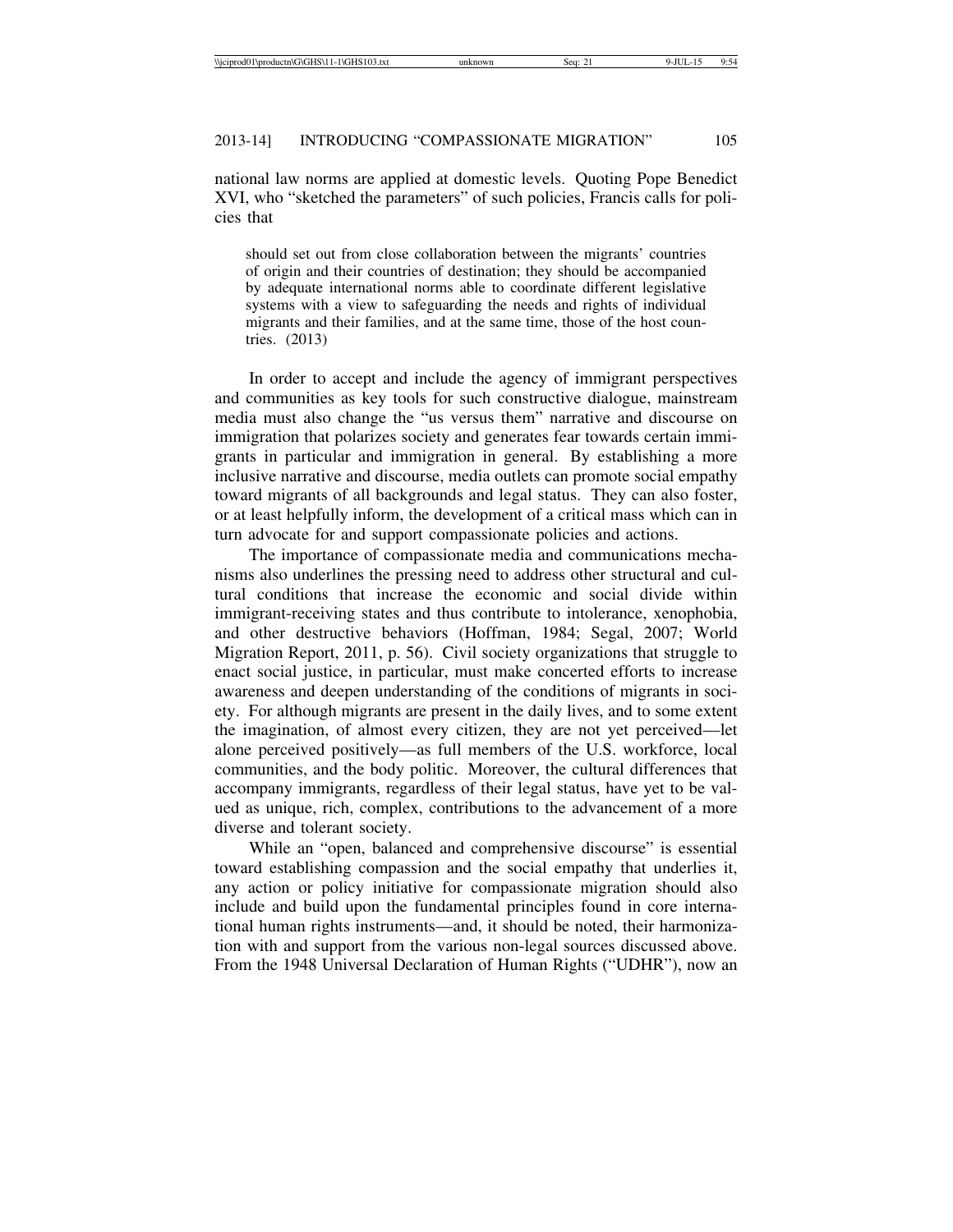integral part of the International Bill of Rights,<sup>1</sup> to today's "core" international human rights instruments,<sup>2</sup> two foundational principles anchor compassionate migration. The first is the "recognition of the inherent dignity and of the equal and inalienable rights of all members of the human family is the foundation of freedom, justice and peace in the world." The second is that "All human beings are born free and equal in dignity and rights" (UDHR, 1948). Although the UDHR is not a binding document, its foundational principles go beyond Westphalian notions of sovereignty, thereby allowing for the formation of mutually-agreed-upon standards for all nation-states to protect not only their own citizens but also all people under their jurisdiction (Falk, 2008). Moreover, the UDHR urges states to extend such protections universally towards "humanity," understood as the condition of being human, rather than as limited according to "some fragmentary sense of privileged or denigrated identity associated with religion, race, nation" (Falk, 2008, p. 199).

On December 18, 1990, the UN General Assembly passed the resolution to create an International Convention on the Protection of the Rights of All Migrant Workers and Members of Their Families ("ICMWR"). The ICMWR can be thought of as comprehensive, insofar as it integrates the fundamental principles of several other "core" international human rights instruments, as well as those pertaining to labor rights that are already recognized by the International Labor Organization ("ILO") (Lyon, 2010). The ICMWR recognizes that lawfully present immigrants have the legitimacy to claim more rights than do unauthorized ones, yet it also stresses that all migrant workers and their family members have fundamental human rights which all nations—sending, receiving, and transit—must respect (UNESCO, 2005).

Indeed, the ICMWR articulates a more extensive set of rights for unauthorized migrants than those that the U.S., which is not a party to the ICMWR, has meant to extend and protect as based on the "territorial personhood" standard. However, as the U.S. has not yet shown much interest in ratifying the ICMWR, it is important that experts in U.S. immigration law, U.S. constitutional law, and international human rights law engage in meaningful dialogue to identify the compatibility or possible harmonization of key international human rights standards with applicable bodies of American law. Some of the key protections under the ICMWR that would be appropriate and important to consider in such dialogue are:

- Freedom from torture or cruel, inhuman, and degrading treatment or punishment (Art. 10);
- Legal protection against any arbitrary or unlawful interference with privacy (Art. 14);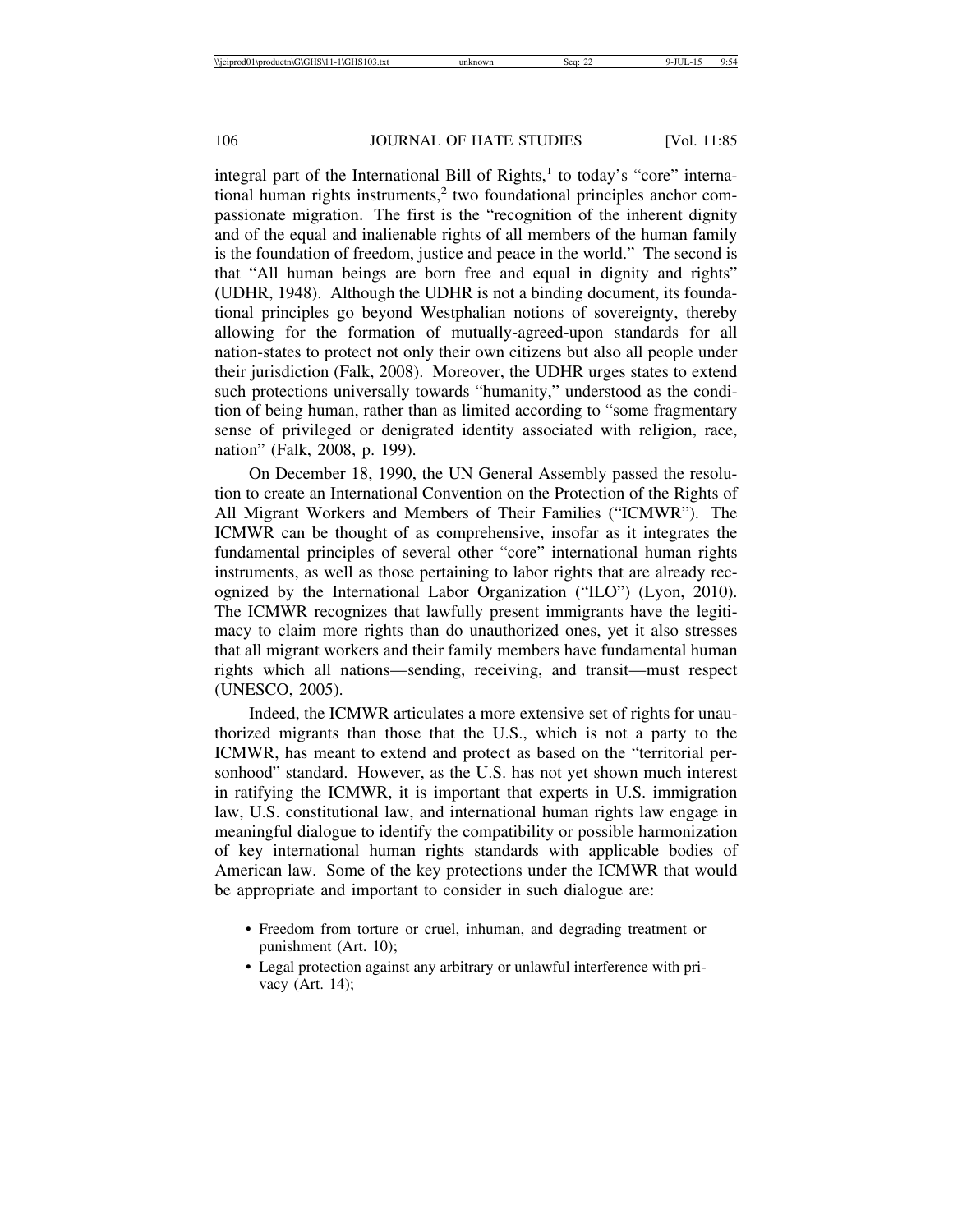- Treatment with humanity and respect for one's person and culture when in detention (Art. 17);
- Being treated as an innocent person when in detention (Art. 17);
- Being kept separate from convicted persons (Art. 17);
- Juveniles being kept separate from adults when in detention (Art. 17);
- Freedom from mass expulsions (Art. 22); and
- Recognition as a person before the law (Art. 24).

Furthermore, "migrants who are detained should have the same rights as nationals for visits by members of their families" (Art. 17). So, whenever one as a migrant worker is deprived of one's liberty, the competent authorities of the state concerned shall pay attention to the problems that may be posed for that person's family, in particular for spouses and minor children. Finally, the ICMWR stresses that all migrants have the "right to hold opinions and the freedom of expression" (Art. 13).

If we are concerned with promoting compassion for all migrants within the U.S., as matters of law and policy, then it is critical that the U.S., as well as other migrant-receiving states, sign and ratify the ICMWR. Meanwhile, it is essential that the U.S. Bill of Rights be fully extended to all people within the U.S., regardless of their immigration status, particularly the guaranteed freedoms of speech and assembly found in the First Amendment and those pertaining to Due Process and Equal Protection under the Fifth and Fourteenth Amendments. Moreover, "a shift is needed from the coercive and punitive nature of immigration laws and policies, particularly those of the U.S., to a more coordinated, forward-looking, and compassionate vision of regional migration policies that recognize the structural nature of the push and pull factors of the South/North migration flows as well as the demographic and societal realities of hemispheric migration today" (Bender et al., 2016).

### **CONCLUSION**

Today, the Executive branch and each house of Congress is putting forth competing blueprints for so-called "immigration reform." Despite their respective differences, each hegemonic design fixates on increasing the militarization of the U.S.-Mexico border, ensuring that unauthorized immigrants who want to be accepted as law-abiding individuals repent and pay for their audacity via fines and back taxes, and demanding that they "go to the back" of a line that does not exist anywhere under current immigration law. Absent from these proposals is any compassion, and the empathy on which it would rest, for those who toil in the fields and factories to feed our families, work in our homes taking care of our children, or engage in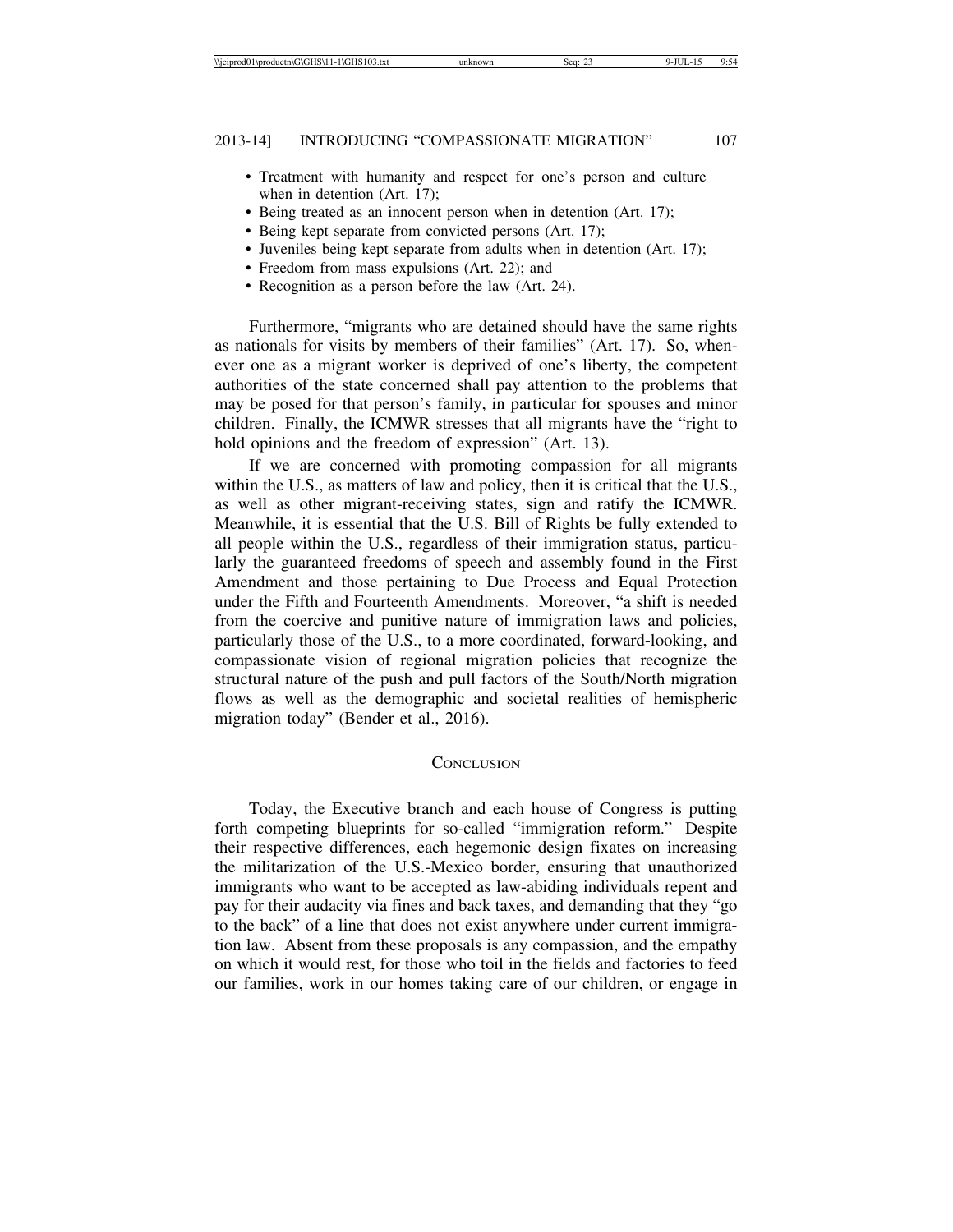many of the most difficult jobs that we no longer value as worthy for true Americans.

The leadership of compassion will have to come from all those who are engaged in the global struggle for a more just, humane, and equal world. In the meantime, the young DREAMers who passionately fought for the DREAM Act, which remains stalled in a deeply divided Congress, are keeping up their struggle. They seek to ensure that one day their dreams of educational access, economic empowerment, full participation, acceptance as any other young American, and a more just and compassionate society will indeed come to pass. The DREAMers, who have reshaped the immigrants' rights debate, are part of a powerful movement that will not stop until they see conferral of and respect for human rights and constitutional rights, not only for themselves but also for their parents, siblings, and all who live in constant fear (Nicholls, 2013; "History", n.d.). For young unauthorized immigrants like the DREAMers, the Deferred Action program gives them an important victory, as well as hope and fortified solidarity for their struggle. Though their struggle is far from over, they know that the battle continues; the program is but one small concession within a system that shows little compassion toward unauthorized immigrants, particularly those of Hispanic and Latino origins. If the spirit of the "Golden Door," of which Emma Lazarus wrote, is to remain open, indeed welcoming and embracing of the tired, the poor, and the huddled masses who yearn to breathe free, then—by the power of compassion—the Hadrianesque wall that separates the U.S. and Mexico, and so much more, must be dismantled and rendered an aberration in the relentless struggle of immigrants for human rights, justice, and dignity.

#### **NOTES**

1. The International Bill of Human Rights consists of the Universal Declaration of Human Rights ("UDHR") and the International Covenants on Human Rights (the International Covenant on Civil and Political Rights (1966) with its two Optional Protocols and the International Covenant on Economic, Social and Cultural Rights (1966)).

2. Today the UN considers the core international human rights instruments as consisting of ten international human rights conventions. For all core conventions see UN Office of the High Commissioner for Human Rights at: http://www.ohchr.org/EN/ProfessionalInterest/Pages/ CoreInstruments.aspx.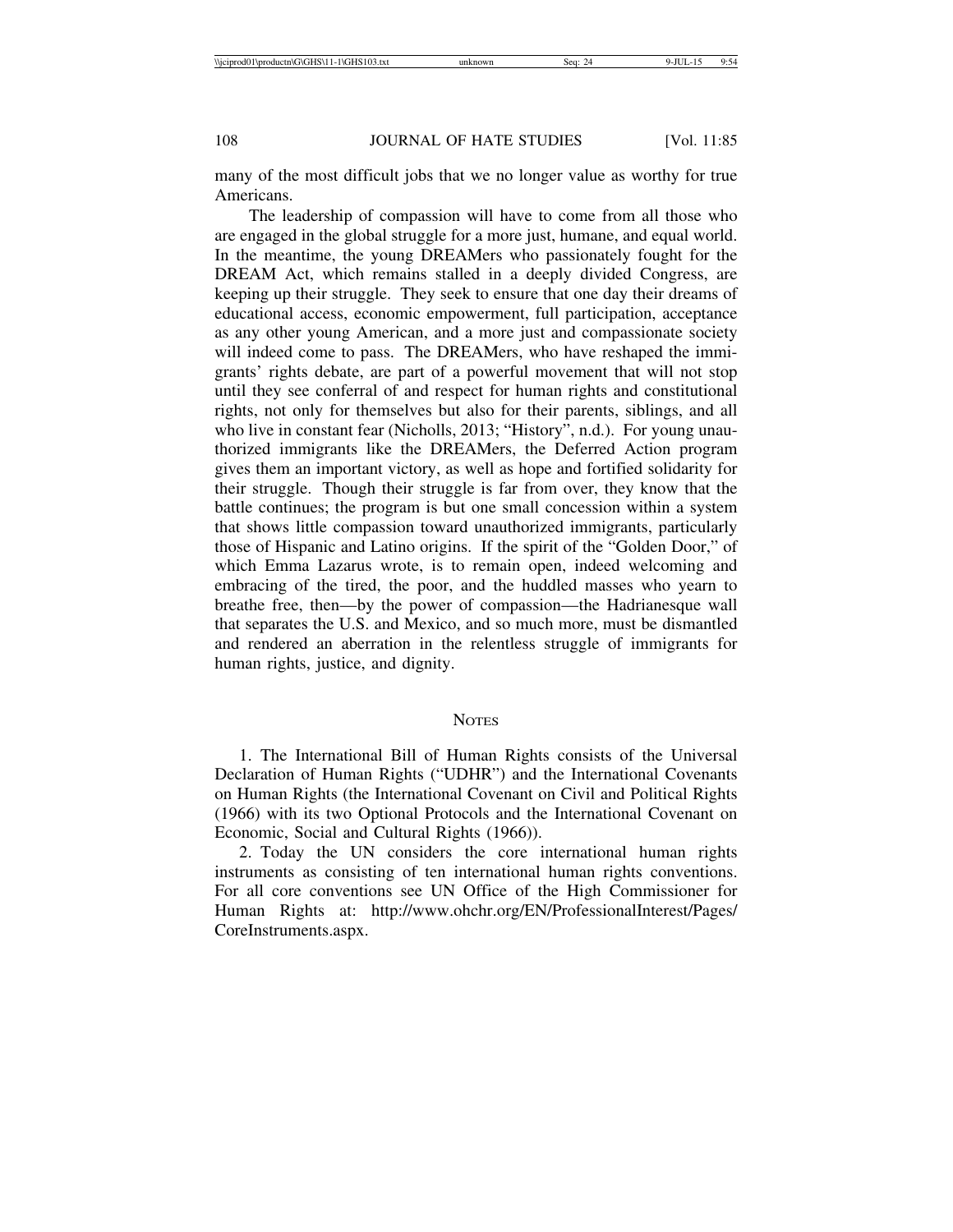#### **REFERENCES**

- The Advocates for Human Rights. (n.d.). Energy of a Nation: Immigration Resources Justice for Immigration Law Coalition. Retrieved from http://www .energyofanation.org/justice\_for\_immigration\_law\_coalition.html
- Akram, S.M., & Johnson, K.R. (2009). The demonization of persons of Arab and Muslim ancestry in historical perspective. In Martinez, S. (Ed.), *International migration and human rights*. Oakland, CA: University of California Press.
- American Civil Liberties Union. (2001, October 23). How the Anti-Terrorism Bill allows for detention of people engaging in innocent associational activity. Retrieved from https://www.aclu.org/national-security/how-anti-terrorismbill-allows-detention-people-engaging-innocent-associational-ac
- American Civil Liberties Union. (2010, February). Criminalizing undocumented immigrants. Retrieved from https://www.aclu.org/files/assets/FINAL\_crimi nalizing\_undocumented\_immigrants\_issue\_brief\_PUBLIC\_VERSION.pdf
- American Civil Liberties Union. (n.d.). Blogs of Rights: End ICE abuse. Retrieved from https://www.aclu.org/blog/tag/end-ice-abuse
- American Civil Liberties Union of Massachusetts. (2008). Detention and Deportation in the Age of ICE Immigrants and Human Rights in Massachusetts. Retrieved from https://www.aclum.org/sites/all/files/ education/aclu\_ice\_detention\_report.pdf
- Amnesty International. (2013). *Amnesty International Report 2013: The state of the world's human rights*. Retrieved from http://files.amnesty.org/air13/ AmnestyInternational\_AnnualReport2013\_complete\_en.pdf
- Anderson, S. (2013). How many more deaths? The moral case for a temporary worker program. National Foundation for American Policy: NFAP Brief (2013, March). Retrieved from http://www.nfap.com/pdf/NFAP%20Policy% 20Brief%20Moral%20Case%20For%20a%20Temporary%20Worker%20Pro gram%20March%202013.pdf
- Angstrom, J. & Duyvesteyn, I. (Eds.). (2006). *Understanding victory and defeat in contemporary war.* London, UK: Routledge.
- Annan, K. (2014, January 15). It is time we show some compassion for migrants. *Times of Oman*. Retrieved from http://www.timesofoman.com/Columns/ Article-1628.aspx
- Arkin M.W., & Priest, D. (2010, July 19). A hidden world, growing beyond control. *The Washington Post*. Retrieved from http://projects.washingtonpost .com/top-secret-america/articles/a-hidden-world-growing-beyond-control/
- Arrocha, W. (2011). Arizona's Senate Bill 1070: Exacerbating the other and generating discourses and practices of discrimination and hate. *Journal of Hate Studies 9*, 65-93.
- Arrocha, W. (2012). From Arizona's SB 1070 to Georgia's HB 87 and Alabama's HB 56: Exacerbating the other and generating new discourses and practices of segregation. *California Western Law Review 48*(2), 245–279.
- Arrocha, W. (2013). The Criminalization of undocumented workers and labor: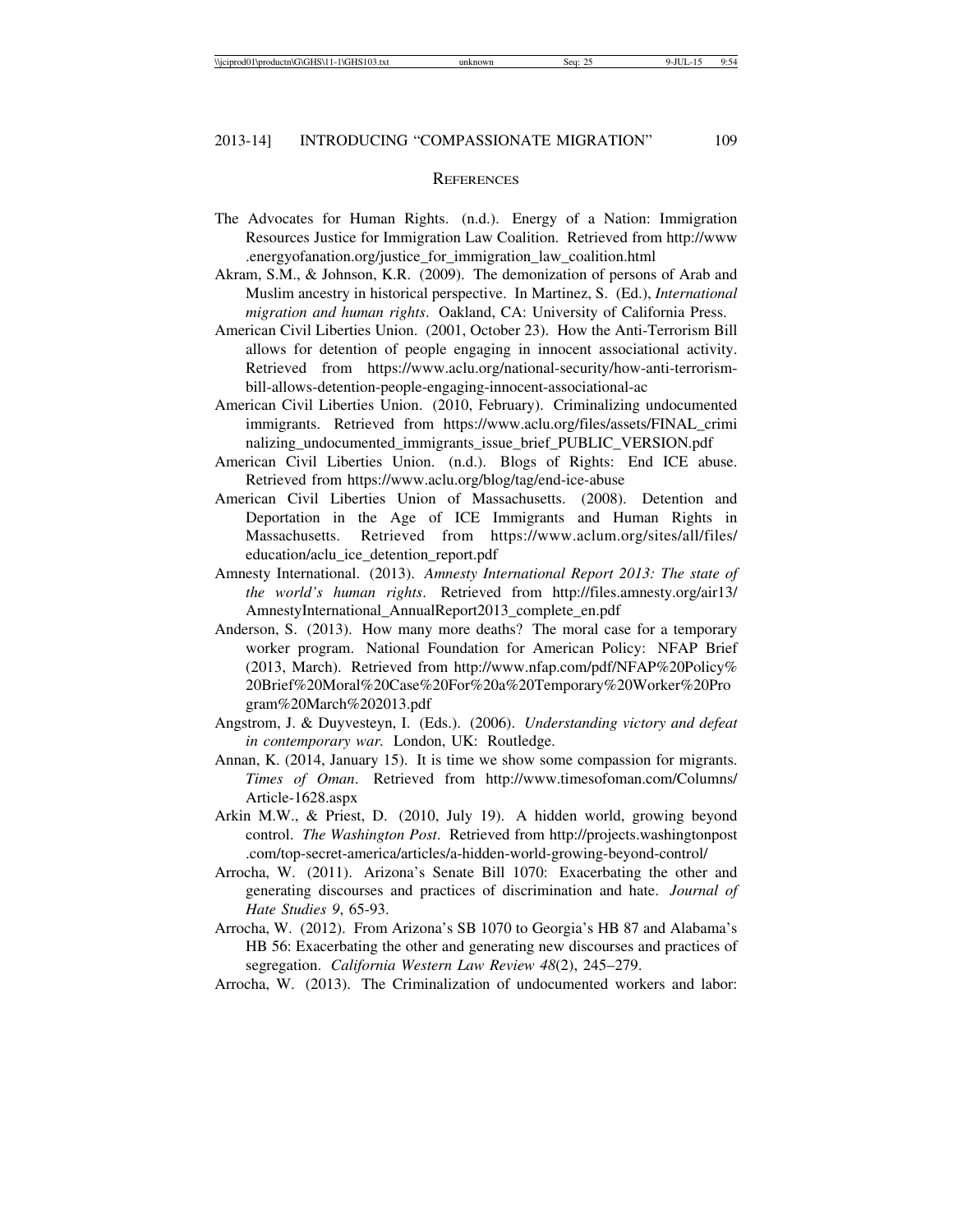Increasing fear and exploitability within the Latino community. *Journal of Intercultural Disciplines, XIII,* 107-126.

- BBC News. (2013, November 8). Lampedusa boat tragedy: Migrants 'raped and tortured.' Retrieved from http://www.bbc.com/news/world-europe-24866338
- Becker, A., & Hsu, S. S. (2010, March 27). ICE officials set quotas to deport more illegal immigrants. *Washington Post*. Retrieved from http://www .washingtonpost.com/wpdyn/content/article/2010/03/26/AR2010032604891 .html
- Beitz, R. C. (2009). *The idea of human rights*. New York, NY: Oxford University Press.
- Bender, S. (2010). Compassionate immigration reform. *Fordham Urban Law Journal, 38*, 107-128.
- Bender, S., Arrocha, W., & Shuford, J. (Eds.). (2016). *Compassionate Migration: A Regional Policy Vision for the Americas.* London, UK: Palgrave Macmillan.
- Bigo, D. (2002). Security and immigration: Toward a critique of the governmentality of unease, in *Alternatives, 27, Special Issue*, 63-92.
- Binational Migration Institute. (2013). A continued humanitarian crisis at the border: Undocumented border crosser deaths recorded by the Pima County Office of the Medical Examiner, 1990-2012. The University of Arizona. Retrieved from http://bmi.arizona.edu/sites/default/files/border\_deaths\_final\_ web.pdf
- Bosniak, L. (2008). *The citizen and the alien: Dilemmas of contemporary membership*. Princeton, NJ: Princeton University Press.
- Bostrom, M. (2009). *Achieving the American Dream: A meta-analysis of public opinion concerning poverty, upward mobility and related issues*. New York: Ford Foundation.
- Bringing in and harboring certain aliens, 8 U.S.C. § 1324.
- Buhle, P., Konopacki, M., & Zinn, H. (2008). *A people's history of American empire*. Metropolitan Books.
- Burruss, L. (2010, September 10). U.S. circuit court rules against illegal immigration laws. *CNN.com*. Retrieved from http://www.cnn.com/2010/US/ 09/09/pennsylvania.immigration.case/
- Carnevale, A.P. & Stephen, R.J. (2001). Low-Earners: Who are they? Do they have a way out? In R. Kazis & M. S. Miller (Eds. 2001), *Low-wage workers in the new economy*. (pp. 45-66). Baltimore, MD: The Urban Institute Press.
- Chacón, J.A., & Davis, M. (2006). *No one is illegal: Fighting racism and state violence on the U.S.-Mexico border*. Chicago, IL: Haymarket Books.
- Chalmers J. (2004). *The sorrows of empire: Militarism, secrecy, and the end of the republic* (The American Empire Project). New York, NY: Metropolitan Books.
- Charter for Compassion International. (n.d.). *Compassionate Cities*. Retrieved from http://charterforcompassion.org/cities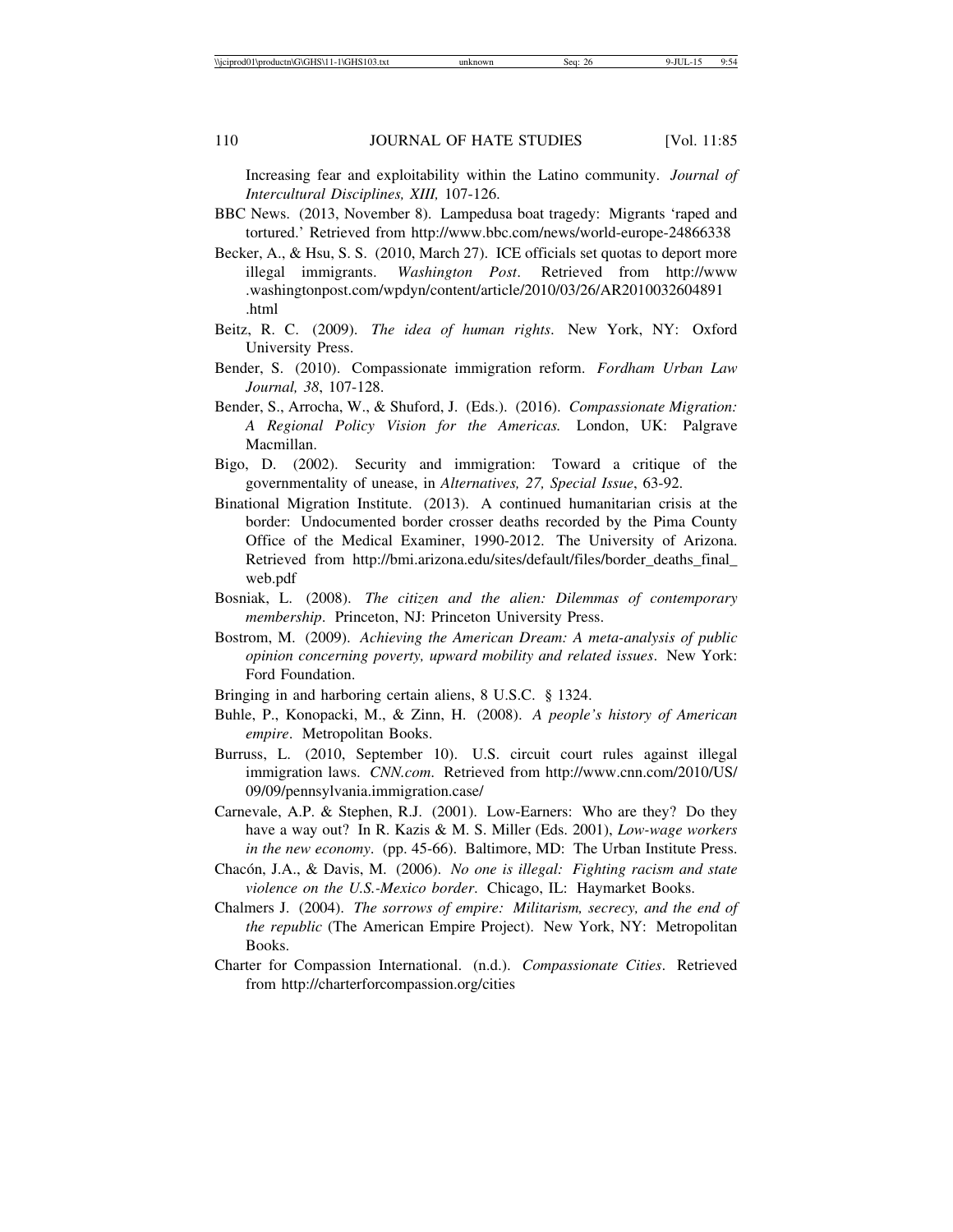- Charter for Compassion International. (n.d.). *Our partners.* Retrieved from http:// charterforcompassion.org/our-partners
- Charter for Compassion International. (2009). *The text of the Charter for Compassion.* Retrieved from http://charterforcompassion.org/charter
- Chavez, L. R. (2009). Mexican of mass-destruction: National security and Mexican immigration in the pre and post– 9/11 world. In S. Martinez (Ed.), *International Migration and Human Rights*. Oakland, CA: University of California Press.
- Chiu, B., Egyes, L., Markowitz, L. P., & Vasandani, J. (2009). Constitution on ICE: A report on immigration home raid operations. New York, NY: Cardozo Immigration Justice Clinic.
- City of Hazleton, Pennsylvania, Illegal Immigration Relief Act Ordinance. (2006). Retrieved from http://www.clearinghouse.net/chDocs/public/IM-PA-0001- 0003.pdf
- Cole, B.A., & Mullard, M. (2007). *Globalization, citizenship and the war on terror.* Northampton, MA: Edward Elgar Publishing Limited.
- Cole, D. (2003). Are foreign nationals entitled to the same constitutional rights as citizens? *Thomas Jefferson Law Review*, *25*, 367-388. Retrieved from http:// scholarship.law.georgetown.edu/cgi/viewcontent.cgi?article=1302&context= facpub
- Colford, P. (2013, April 2). 'Illegal immigrant' no more. *Associated Press (AP)*. Retrieved from http://blog.ap.org/2013/04/02/illegal-immigrant-no-more/
- Cornelisse, G. (2010). *Immigration detention and human rights: Rethinking territorial sovereignty*. Leiden, NL: Brill.
- Cuauhtémoc, G.H.C. (2012). The perverse logic of immigration detention: Unraveling the rationality of imprisoning immigrants based on markers of race and class otherness. *Columbia Journal of Race and Law (1)*3.
- Dean, C.J. (2004). *The Fragility of Empathy after the Holocaust.* Ithaca, NY: Cornell University Press.
- De Genova, N. (2004). The legal production of Mexican/migrant illegality. *Latino Studies (2)*2, 160-185*.*
- De la Vega, C., & Weissbrod, D. (2007). *International human rights law: An introduction.* Philadelphia, PA: University of Pennsylvania Press.
- Detention Watch Network. (n.d.). About the U.S. detention and deportation system. Retrieved from http://www.detentionwatchnetwork.org/aboutdeten tion
- Dole, C. (2009). Security and insecurity in a global "War on Terror": Arab-Muslim immigrant experience in post-9/11 America. In Martinez, S. (Ed.), *International Migration and Human Rights.* Oakland, CA: University of California Press.
- Donelly, J. (2013). *Universal human rights in theory and practice*. Ithaca, NY: Cornell University Press.
- Dream Act of 2011, S.952.IS, 112th Congress (2011).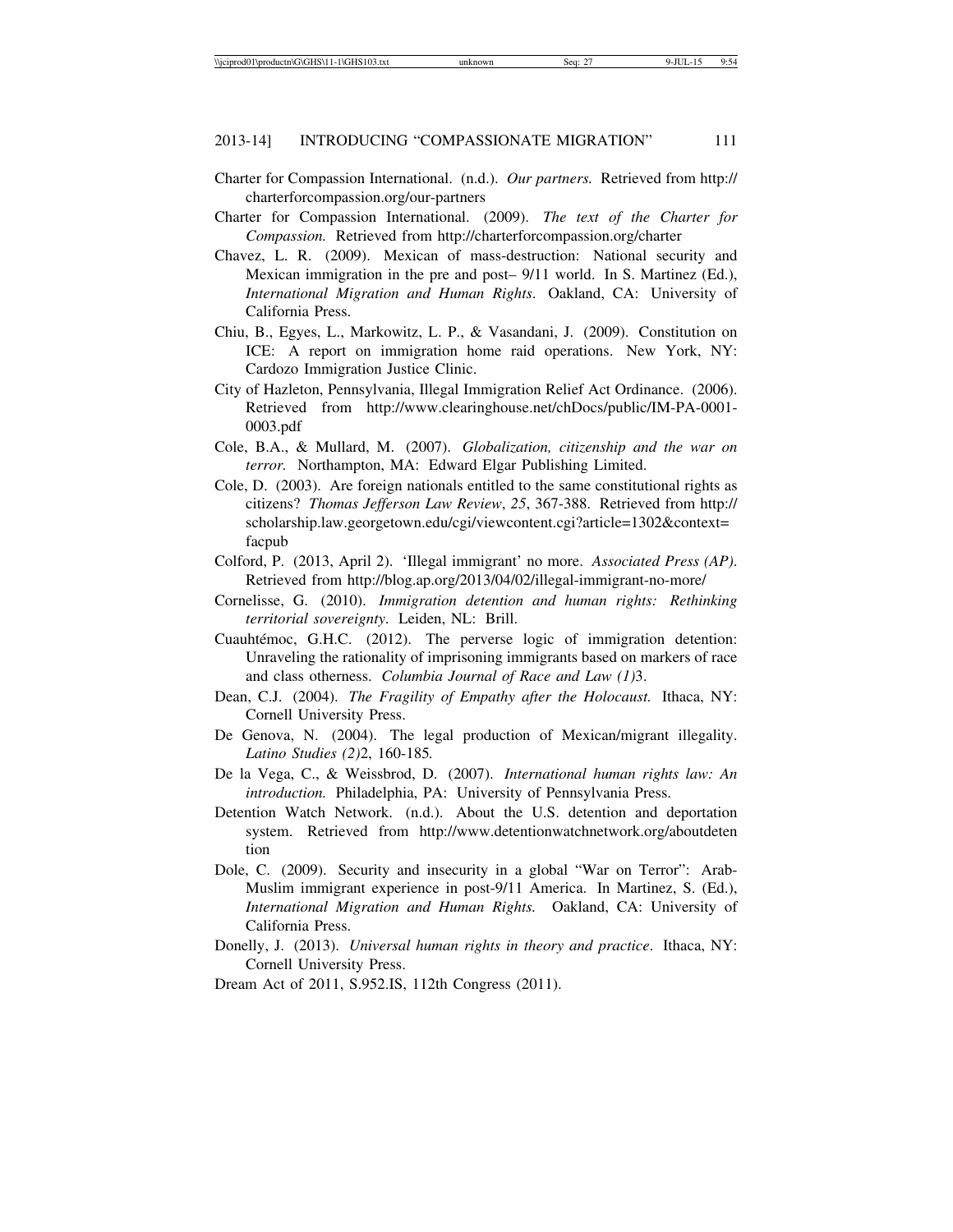- Duffy, H. (2005). *The 'War on Terror' and the framework of international law*. New York, NY: Cambridge University Press.
- Ehrenreich, B. (2011). *Nickel and dimed: On (not) getting by in America*. New York, NY: Picador.
- Falk, R. (2008). *Achieving human rights*. London, UK: Routledge.
- Farmers Ranch, Texas, Ordinance 2892, Requiring That Landlords Verify The Citizenship Status Of Their Renters. (2006).
- Ferguson, N. (2013, July 26). The end of the American Dream? How rising inequality and raising stagnation are shaping us for the worse. *Newsweek*. Retrieved from http://mag.newsweek.com/2013/06/26/niall-ferguson-on-theend-of-the-american-dream.html
- Francis. (2013, August 5). *Message of his Holiness Pope Francis for the World Day of Migrants and Refugees: Migrants and refugees: toward a better world*. Vatican. Retrieved from http://www.vatican.va/holy\_father/francesco/ messages/migration/documents/papa-francesco\_20130805\_world-migrantsday\_en.html
- Francis. (2013, November 24). *Apostolic exhortation of the Holy Farther to the Bishops, Clergy, Consecrated Persons, and the Lay Faithful on the Proclamation of the Gospel in today's world* – *Evangelii Gaudium*. Vatican. Retrieved from http://www.vatican.va/holy\_father/francesco/apost\_exhorta tions/documents/papafrancesco\_esortazione-ap\_20131124\_evangelii-gaudium \_en.html
- Fry, R. (2008, October 22). Latinos account for half of U.S. population growth since 2000. *Pew Research Hispanic Center*. Retrieved from http://www .pewhispanic.org/2008/10/22/latinos-account-for-half-of-us-populationgrowth since2004
- Galtung J. (1961). Violence, peace and peace research. *Journal of Peace Research, 6*(3), 167-191.
- Galtung J. (1971). A structural theory of imperialism. *Journal of Peace Research*, *8*(2), 81-117.
- Galtung J. (1990). Cultural violence. *Journal of Peace Research, 27*(3), 291-305.
- Ghughunishvili, I. (2010). *Securitization of migration on the United States after 9/ 11: Constructing Muslims and Arabs as enemies*. Thesis submitted to the Central European University, Department of International Relations and European Studies sin partial requirement for the degree of Master in Arts. Budapest, Hungary.
- Gindin S., & Panitch L. (2012). *The making of global capitalism: The political economy of American empire*. New York, NY: Verso Books.
- Gretchen G. (2011, October 18). Map: The U.S. immigration detention boom. *PBS: Frontline*. Retrieved from http://www.pbs.org/wgbh/pages/frontline/ race-multicultural/lost-in-detention/map-the-u-s-immigration-detention-boom/
- Guild, E. (2009). *Security and migration in the 21st Century*. Cambridge, UK: Polity Press.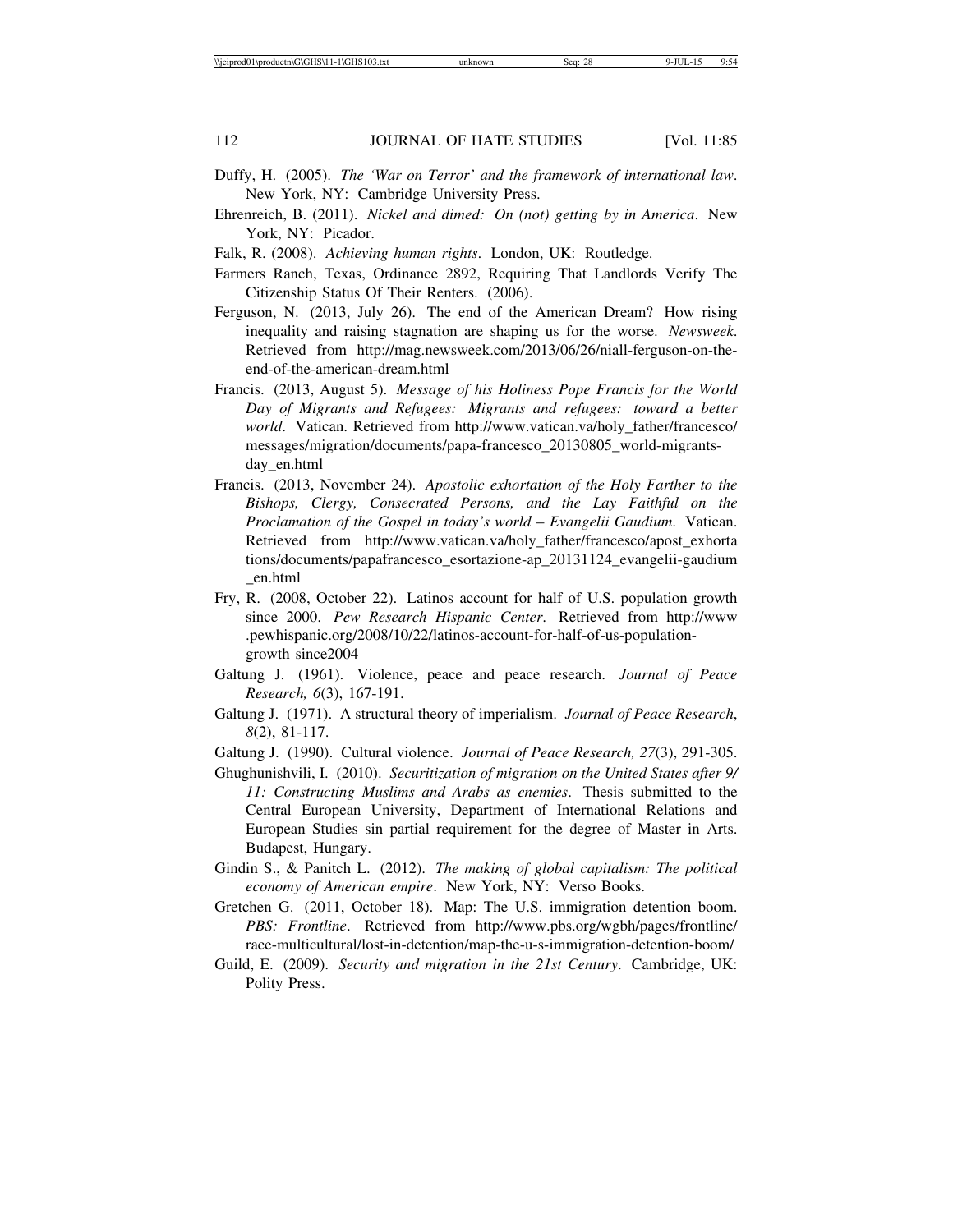- Guillaume, X., & Huysmans, J. (Eds.). (2013). *Citizenship and security: The constitution of political being*. London, UK: Routledge.
- Hanson, G. (2009). *The Economics and policy of illegal immigration in the United States.* Washington, DC: Migration Policy Institute.
- Hayworth, J.D. (2006). *Whatever it takes: Illegal immigration, border security, and the War on Terror.* New York, NY: Regnery Publishing.
- Heislser, M. (2001). Now and then, here and there: Migration and the transformation of identities, borders and orders. In M. Albert, D. Jacobson, & Y. Lapid (Eds.), *Identities, borders, orders.* Minneapolis, MN: University of Minnesota Press.
- Hesson, T. (2013, January 29). 5 ways this immigration reform effort is different from 2010. *ABC News*. Retrieved from http://abcnews.go.com/ABC\_Uni vision/News/ways-immigration-reform-efforttime/story?id=18346424
- Ho, K. (2007). Structural violence as a human rights violation. *Essex Human Rights Review,Vol. 4*(2). Retrieved from http://projects.essex.ac.uk/ehrr/ vol4no2.html
- Hodgson, G. (2009). *The myth of American exceptionalism*. Chelsea, MI: Sheridan Books.
- Hoffman, M.L. (1984). Empathy, social cognition, and moral action. In W. Kurtines & J. Gerwitz (Eds.), *Moral behavior and development: Advances in theory*. Hoboken, NJ: John Wiley and Sons.
- Huntington, S. (2005). *Who are we the challenges to America's national identity*. San Jose, CA: Simon & Schuster.
- Huysmans, J. (2006). *The politics of insecurity: Fear, migration and asylum in the EU*. London, UK: Routledge.
- Immigration Policy Center: American Immigration Council. (2012, June). *Bad for business: How harsh anti-immigration legislation drains budgets and damages states' economies*. Retrieved from http://www.immigrationpolicy .org/sites/default/files/docs/bad\_for\_business\_states\_060412.pdf
- Ingold, J. (2012, June 5). Immigration activists stage sit-in at Denver Obama office. *Denverpost.com*. Retrieved from http://www.denverpost.com/breaking news/ci\_20791243/immigrationactivists%20stage-sit-at-denver-obama-office %23ixzz2LHN066QR
- Interfaith Immigration Coalition. (2012, August). IIC principles for compassionate immigration reform: Interfaith immigration coalition policy recommendation. Retrieved From http://www.interfaithimmigration.org/wp-content/uploads/ 2012/08/IIC-Final-WH-Recommendations.pdf
- Kanstroom, D. (2010). *Deportation nation: Outsiders in American history*. Cambridge, MA: Harvard University Press.
- Kaufman, E. (2004). *The rise and fall of Anglo-America*. Cambridge, MA: Harvard University Press.
- Kelly, N. (2002). Non-Citizens and the Patriot Act: How much process is due. *Massachusetts Bar Association Section Review*, *4*(2). Retrieved from http:// www.massbar.org/publications/section-review/2002/v4-n2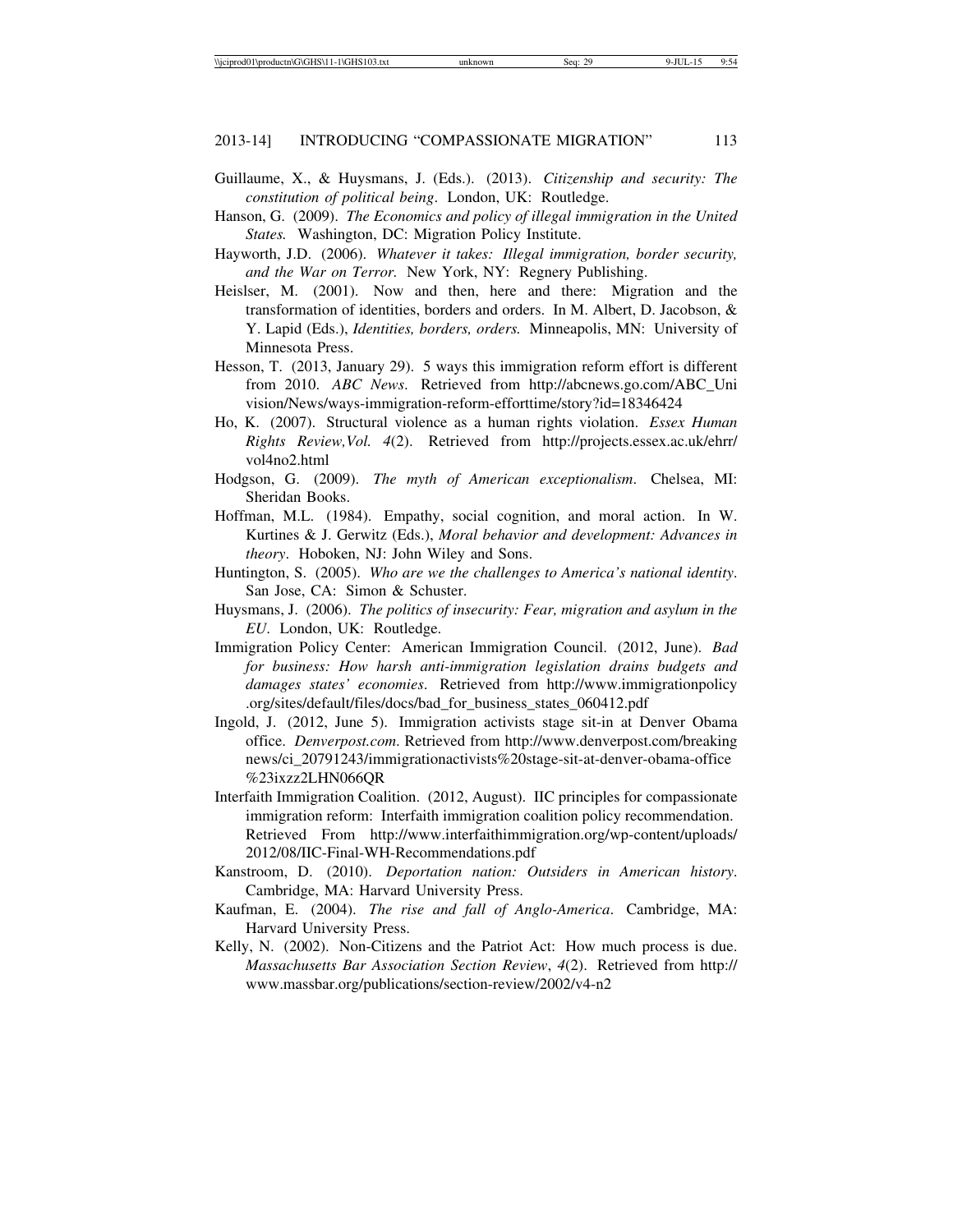- Khimm, S. (2013, January 29). Want tighter border security? You're already getting it. *Washington Post*. Retrieved from http://www.washingtonpost.com/ blogs/wonkblog/wp/2013/01/29/the-2007-immigration-bill-setborder-securitytargets-weve-hit-most-of-them/
- Kirkham, K. (2011, September 9). After 9/11, a new era in the business of detaining immigrants. *The Huffington Post* (Updated 2011, November 9). Retrieved from http://www.huffingtonpost.com/2011/09/09/911-immigrantdetention-business-for-profitprison\_n\_951639.html
- Leighton, D.C., & Winter, D.C. (2001). Structural violence. In D. J. Christie, R.V. Wagner, & D.A. Winter (Eds.), *Peace, conflict and violence: Peace psychology for the 21 century*. Upper Side River, NJ: Prentice Hall.
- Levy, L. (1970). *Fourteenth Amendment and the Bill of Rights: The incorporation theory* (American Constitutional and Legal History Series). Boston, MA: Da Capo Press.
- Lieven, A. (2012). *America right or wrong: An anatomy of American nationalism*. New York, NY: Oxford University Press.
- Lofgren, M. (2014, February 21). Anatomy of the Deep State. *Perspectives. Bill Moyers and Company*. Retrieved from http://billmoyers.com/2014/02/21/ anatomy-of-the-deep-state/
- Lyon, B. (2010). The unsigned United Nations migrant worker rights convention: An overlooked opportunity to change the "Brown Collar" migration paradigm. *Journal of International Law and Politics*, *42,* 389.
- Lyon, D. (2003). *Surveillance after September 11*. Cambridge, UK: Polity.
- Maas, W. (Ed.). (2013). *Multilevel Citizenship: Democracy, Citizenship, and Constitutionalism*. Philadelphia, PA: University of Pennsylvania Press.
- Madison, L. (2012, January 24). Romney on immigration: I'm for 'selfdeportation.' *CBS News*. Retrieved from http://www.cbsnews.com/ 8301503544\_162-57364444-503544/romney-on-immigration-im-for-selfdeportation/
- Maogoto, J.N. (2005). Transforming Westphalian sovereignty: Human rights and international justice as a transitional crucible. *Notre Dame Law Review*, *7*.
- Martinez, S. (Ed.). (2009). *International migration and human rights*. Oakland, CA: University of California Press.
- Millhiser, I. (2011, June 15). Fifth Circuit suggests undocumented immigrants have no Fourth Amendment rights. *Think Progress*. Retrieved from http:// thinkprogress.org/justice/2011/06/15/245270/fifth-hates-on-fourth/
- Miroff, N. (2013, October 13). Controversial quota drives immigration detention boom. *Washington Post*. Retrieved from http://www.washingtonpost.com/ world/controversial-quota-drives-immigration-detention-boom/2013/10/13/ 09bb689e-214c-11e3-ad1a-1a919f2ed890\_story.html
- Montopoli, B. (2010, December 18). Dream Act dies in Senate. *CBS News*. Retrieved from http://www.cbsnews.com/2100-250\_162-7162862.html
- Motomura, H. (2006). *Americans in waiting: the lost story of immigration and citizenship in the United States*. New York, NY: Oxford University Press.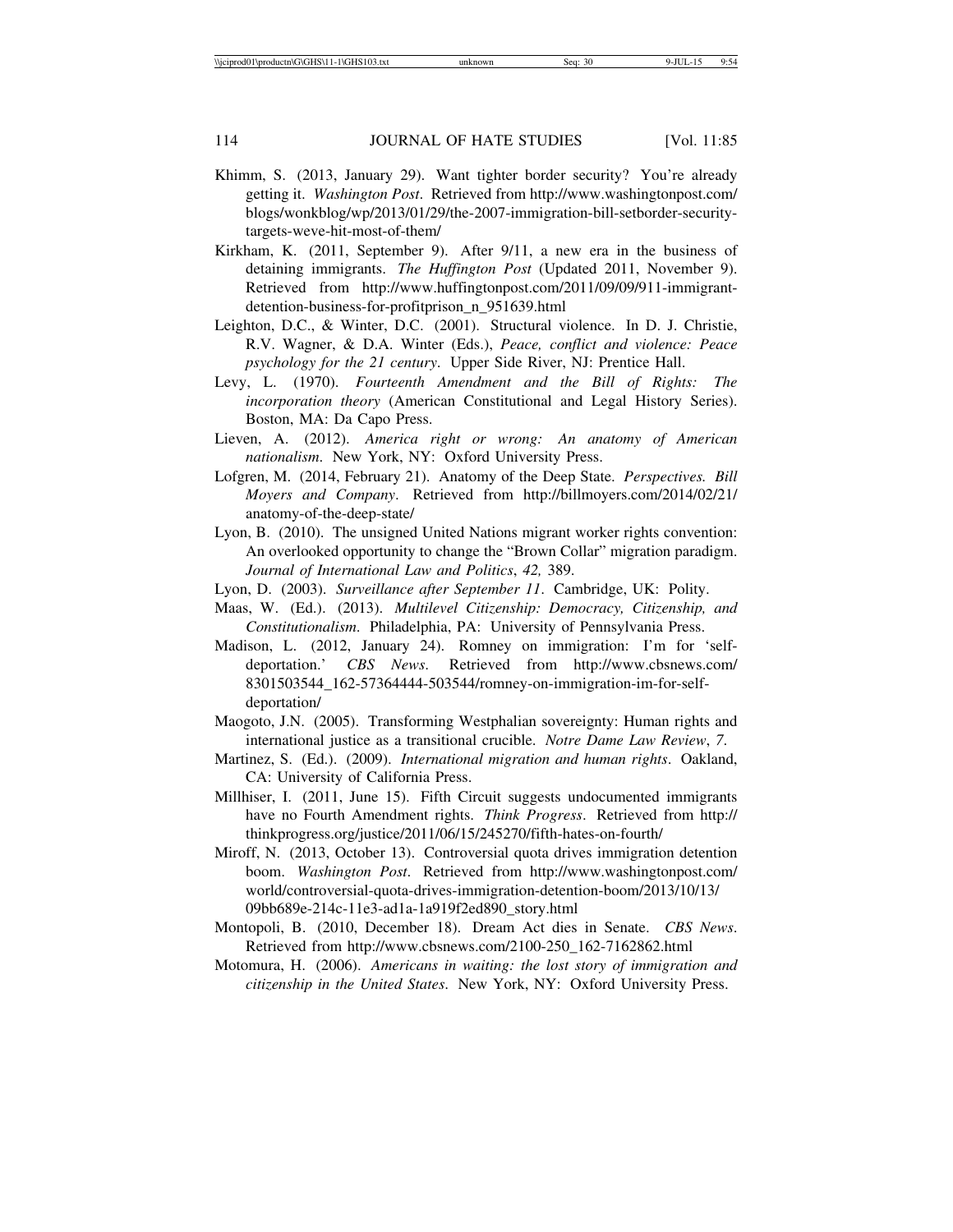- National Immigration Law Center. (2008, February). *Questions and answers about driver's licenses now that final REAL ID regulations have been issued.* Retrieved from http://www.nilc.org/driverlicenses.html
- National Migration Forum. (2012, August). The math of immigration detention: Runaway costs for immigration detention do not add up to sensible policies. Retrieved from http://www.immigrationforum.org/images/uploads/ MathofImmigrationDetention.pdf
- Nedra P. (2012, March 5). U.S. can kill American citizens without trial: Eric Holder. *The World Post.* Retrieved from http://www.huffingtonpost.com/ 2012/03/05/us-targeted-killings-eric-holder\_n\_1320515.html
- Nelson, K. M. Judge, U.S. Court of Appeals for the Sixth Circuit (2013). Aliens and the Constitution (Madison Lecture). *New York University Law Review, 88*(3), 801-877.
- Ngai, M. (2005). *Impossible Subjects: Illegal Aliens and the Making of Modern America (Politics and Society in Twentieth-Century America)*. Princeton, NJ: Princeton University Press.
- Nicholls, W.J. (2013). *The DREAMers: How the undocumented youth movement transformed the immigrant rights debate*. Stanford, CA: Stanford University Press.
- Nimini, E. (1994). *Marxism and Nationalism: Theoretical origins of a political crisis.* London, UK: Pluto Press.
- Noah, T. (2013). *The Great divergence: America's growing inequality crisis and what we can do about it*. New York, NY: Bloomsbury Press.
- Nussbaum, M. (2002). Capabilities and social justice. *International Studies Review, 4*(2), 123-135.
- Nye, J. (2009). *Soft power: The means to success in world politics.* Cambridge, MA: Public Affairs.
- Perruchoud, R. (2012). State sovereignty and freedom of movement. In B. R. Opeskin, R. Perruchoud, & J. Redpath-Cross (Eds.), *Foundations of international migration law*. Cambridge, UK: Cambridge University Press.
- Obama, B. (2010, April 23). *Remarks by the President at naturalization ceremony for active duty service members*. Speech presented at The White House Rose Garden. Retrieved from http://www.whitehouse.gov/the-press-office/remarkspresident-naturalization-ceremony-active-duty-service-members
- OXFAM, GB for Oxfam International. (2014). *Working for the few: Political capture and economic inequality.* Retrieved from http://www.oxfam.org/sites/ www.oxfam.org/files/bp-working-for-few-political-captureeconomic-inequali ty-200114-en.pdf
- Peterson, W. (1995). *Silent depression: Twenty-five year of wage squeeze and middle class decline*. New York, NY: W. W. Norton & Company.
- Pew Hispanic Research Center. (2012, June 15). Up to 1.4 million unauthorized immigrants could benefit from new deportation policy. Retrieved from http:// www.pewhispanic.org/2012/06/15/up-to-1-4-million-unauthorized-immi grants-could-benefit-from-new-deportation-policy/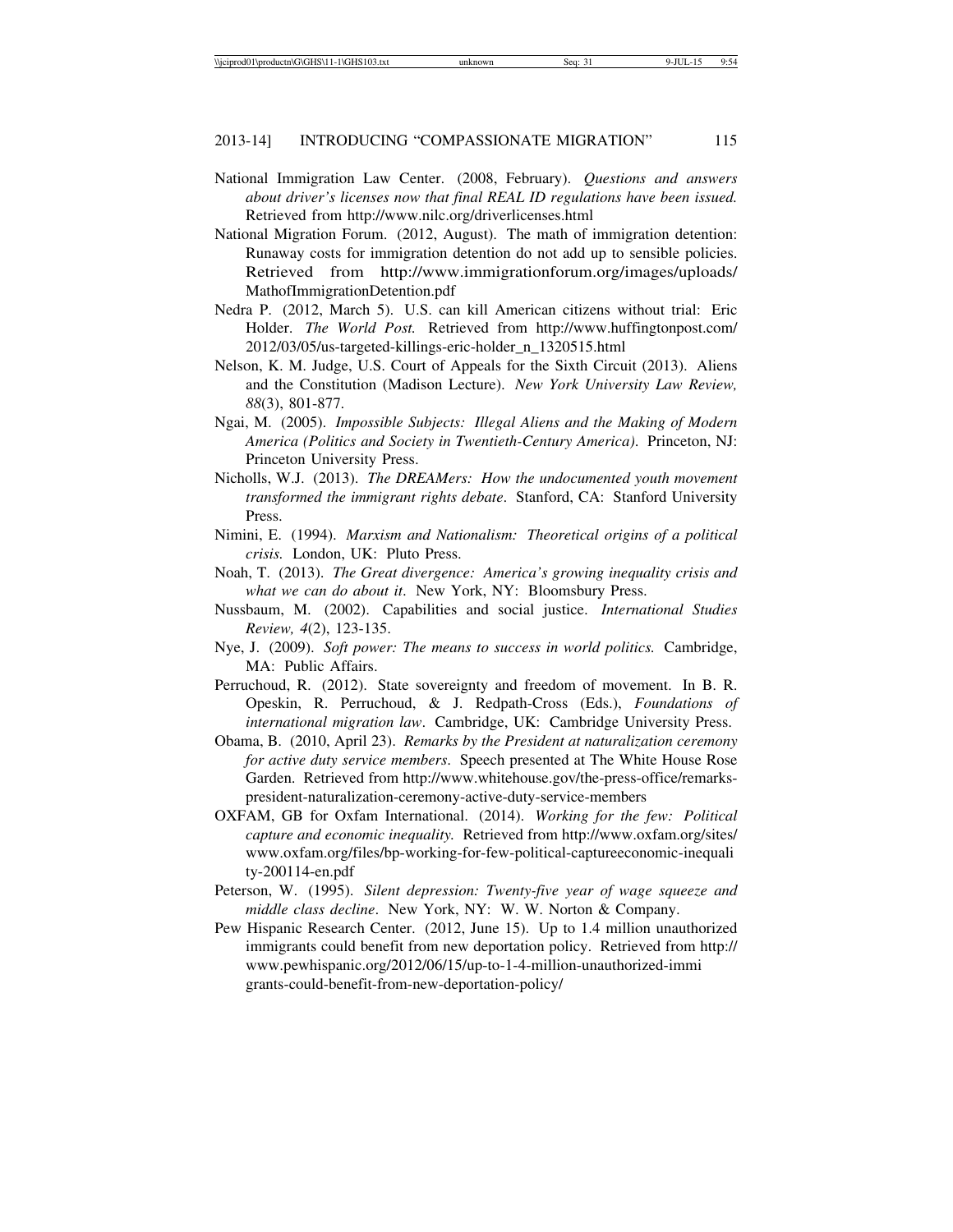- Pew Hispanic Research Center. (2011, December 28). As deportations rise to record levels, most Latinos oppose Obama's policy. Retrieved from http:// www.pewhispanic.org/files/2011/12/Deportations-and-Latinos.pdf
- Pickus, N.M.J. (Ed.). (1998). *Immigration and citizenship in the twenty-first century*. Lanham, MD: Rowman & Littlefield.
- Public Intelligence*.* (2009, August 7). *Business Executives for National Security (BENS)*. Retrieved from https://publicintelligence.net/business-executivesfor-national-security-bens/
- Puka, B. (2010). The golden rule. *The Internet Encyclopedia of Philosophy*. Retrieved from http://www.iep.utm.edu/goldrule/
- Reentry of Removed Aliens, 8 U.S.C. § 1326.
- Rentz, C., & Uribina, I. (2013, March 23). Immigrants held in solitary cells, often for weeks. *The New York Times*. Retrieved from http://www.nytimes.com/ 2013/03/24/us/immigrants-held-in-solitary-cells-oftenfor-weeks.html?page wanted=all&\_r=0
- Sassen, S. (1990). The mobility of labor and capital: A study in international investment and labor flow. Cambridge University Press.
- Sayler, J.C. (2009). Demonization of Persons of Arab and Muslim Ancestry in Historical Perspective. In Martinez, S. (Ed.), *International migration and human rights*. Oakland, CA: University of California Press.
- Segal, E.A. (2007). Social empathy: A new paradigm to address poverty*. Journal of Poverty, 11*(3), 65-81. Retrieved from http://dx.doi.org/10.1300/J134v11n 03\_06
- Shapiro, R. (2012, August 20). Significant misdemeanor disqualifiers for 'Deferred Action' status. In *JD Supra Law News*. Plano, TX: The Shapiro Law Group. Retrieved from http://www.jdsupra.com/legalnews/significantmisdemeanor-disqualifiers65791/
- Schuck, P. (2008). *Citizens, strangers, and in-betweens: Essays on immigration and citizenship*. Boulder, CO: Westview Press.
- Sherman, C. (2013, August 12). Excessive force by U.S. border agents is poorly tracked. *The Huffington Post*. Retrieved from http://www.huffingtonpost .com/2013/09/17/borderagentsexcessive-force\_n\_3943948.html
- Sols, D. (2010, March 25). Judge rules Farmers Branch rental ban is unconstitutional. *The Dallas Morning News*. Retrieved from http://www .dallasnews.com/news/community-news/carrollton-farmers-branch/headlines/ 20100325-Judge-rules-Farmers-Branch-rental-ban-9123.ece
- Southern Poverty Law Center. (Spring 2001). 'Blood on the border': Antiimmigrant violence looms. *Intelligence Report*, *101*. Retrieved from http:// www.splcenter.org/get-informed/intelligence-report/browse-all-issues/2001/ spring
- Southern Poverty Law Center. (Reported by Ryan Lenz). (Spring 2012). Investigating deaths of undocumented immigrants on the border. *Intelligence Report, 147.* Retrieved from http://www.splcenter.org/get-informed/ intelligence-report/browse-all-issues/2012/fall/death-in-the-desert.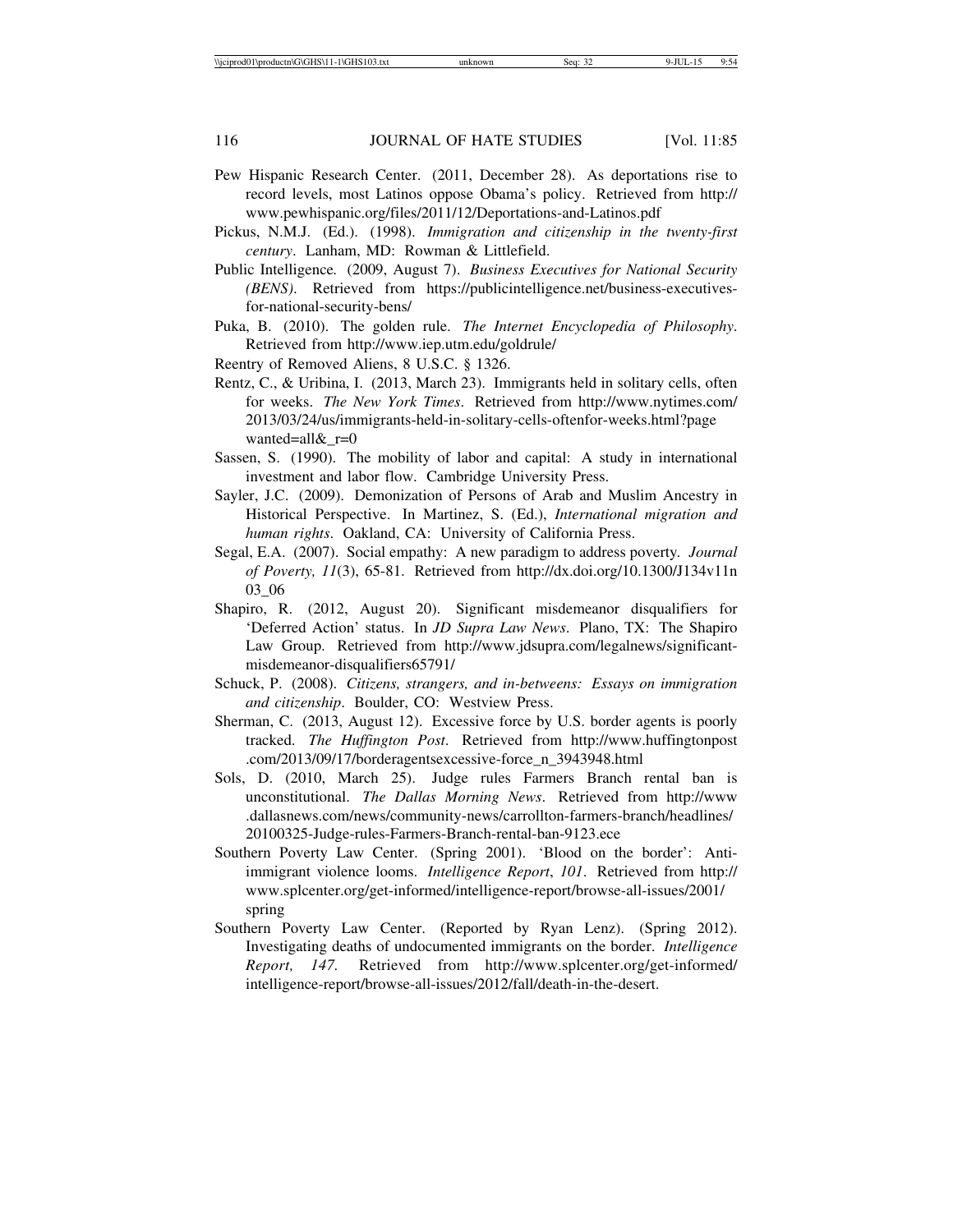- Southern Poverty Law Center. (2013). Close to slavery: Guest worker programs in the United States. Retrieved from http://www.splcenter.org/sites/default/files/ downloads/publication/SPLC-Close-to-Slavery-2013.pdf
- Tancredo, T. (2006). *In mortal danger: the battle for America's border and security*. Nashville, TN: Cumberland House Publishing.
- Tavares, M. (2007). Fencing out the neighbors: Legal implications of the U.S.- Mexico border security fence. *Human Rights Brief, 14*(3) pp. 33–37. Washington College of Law. Retrieved from http://www.wcl.american.edu/ hrbrief/14/3tavares.pdf
- United Nations. (1948). *The Universal Declaration of Human Rights*. Retrieved from http://www.un.org/en/documents/udhr/
- United Nations. (1990, December 18). General Assembly Resolution 45/158, International Convention on the Protection of the Rights of All Migrant Workers and Members of Their Families. Retrieved from http://www.un.org/ documents/ga/res/45/a45r158.htm
- UNESCO (2005). *Information kit: United Nations convention on worker's rights*. Paris, FR: The United Nations Educational, Scientific and Cultural Organization.
- UNESCO (n.d.). United Nations international convention on the protection of the rights of all migrant workers and members of their families. Retrieved from http://www.unesco.org/most/migration/mwc\_toc.htm
- United Nations Treaty Collection. (2009). *International Convention on the Protection of the Rights of all Migrant Workers and Members of their Families*. Retrieved from https://treaties.un.org/Pages/ViewDetails.aspx?src= TREATY&mtdsg\_no=IV-13&chapter=4&lang=en
- United States v. Verdugo-Urquidez, 494 U.S. 259 (1990).
- United We Dream. (n.d.). *History*. Retrieved from http://unitedwedream.org/ about-us/history/
- U.S. Customs and Border Patrol. (2012). Border patrol agent staffing by fiscal year (Oct. 1st through Sept. 30th). Retrieved from http://www.cbp.gov/sites/ default/files/documents/U.S.%20Border%20Patrol%20Fiscal%20Year%20 Staffing%20Statistics%201992-2013.pdf
- U.S. Department of Homeland Security, Office of the Press Secretary. (2012, June 15). Secretary Napolitano Announces Deferred Action Process for Young People Who Are Low Enforcement Priorities [Press Release]. Retrieved from https://www.dhs.gov/news/2012/06/15/secretary-napolitano-announcesdeferred-action-process-young-people-who-are-low
- U.S. General Accountability Office (2006, August). *Illegal immigration: Border crossing deaths have doubled since 1995; Border patrol's efforts to prevent deaths have not been fully evaluated. Report to Congressional Requesters*. Retrieved from http://www.gao.gov/new.items/d06770.pdf
- U.S. General Accountability Office (2011, March). *Criminal alien statistics: Information on incarcerations, arrests, and costs*. Report to Congressional Requesters. Retrieved from http://www.gao.gov/assets/320/316959.pdf